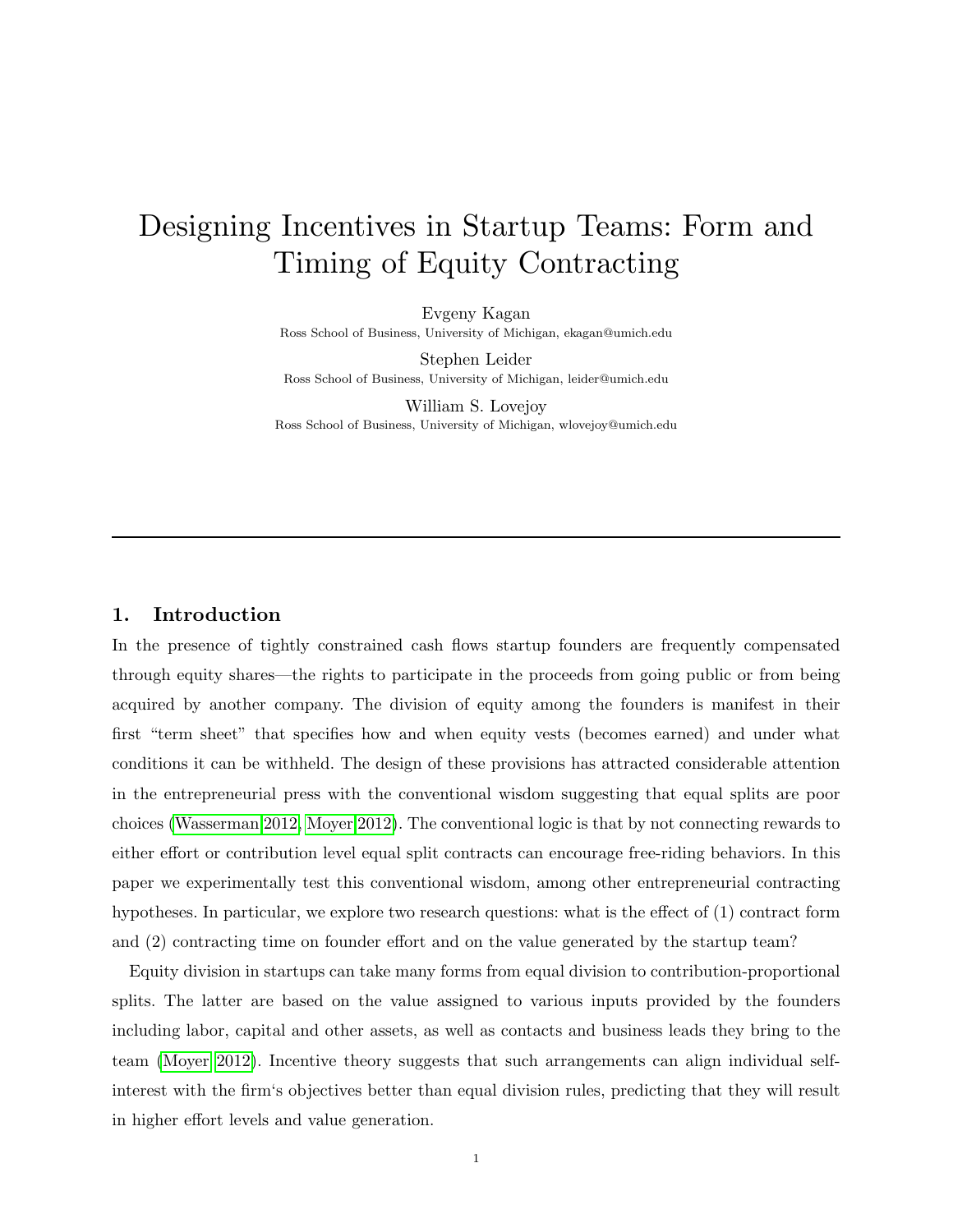While the incentive strength arguments favor non-equal contracts, some of their theoretical benefits may not be realized in practice, or at least not to the fullest extent. Indeed, it is often unclear what team members generate value, and how much. Many technology startups log working hours and track the number of lines of code written, however both measures are crude gauges of effort and poor predictors of value generation [\(Graham 2004\)](#page-31-0). Also, the significance of some key events may be apparent ex post but may not be easily recognizable at the time those events occur. Examples are industry contacts that open up new markets or product features whose functional appeal is not apparent until a complementary technology emerges. The delays in realization of an input's true value, and the interactions between various inputs make it difficult to evaluate each contribution separately reducing the appeal of contribution-based contracting.

Indeed, in practice most startups avoid including detailed effort or value tracking into their term sheets. Instead, many prefer simpler contracts that include minimal performance-oriented contribution thresholds, frequently referred to as "vesting" contracts [\(Metrick and Yasuda 2010\)](#page-32-1). In these the initial equity allocation is tentative and the final splits are granted only after the team members satisfy some pre-specified contribution requirements. When a vesting requirement is not met, the unvested shares are withheld and redistributed to the remaining shareholders. By ignoring minor differences in contribution amounts vesting contracts therefore serve as a compromise solution between equal and proportional contracts.<sup>[1](#page-1-0)</sup>

Simpler, more egalitarian contracts are supported not only by practical considerations (of not being able to track contributions), but also by the evidence of their motivational benefits. Specifically, the human resources and the behavioral economics literatures both suggest that large differences in earnings within the team may lead to undesirable behaviors. Sharing the risks and the rewards equally may emphasize solidarity with collective interests and promote cooperative behav-ior [\(Morgan and Sawyer 1979,](#page-32-2) [Deutsch 1975,](#page-31-1) [Kroll et al. 2007\)](#page-32-3), while large differences in pay may lead to adverse reactions depressing effort and contributions [\(Pfeffer and Langton 1993,](#page-32-4) [Fehr et al.](#page-31-2) [2009\)](#page-31-2). If these arguments apply in the startup contracting context, contribution-proportional equity division should be avoided and vesting contracts may be preferred, to allow some redistribution of equity while guarding against excessive free-riding.

While there are few empirical studies on startup contracting, some survey data suggest that equal division is associated with lower outside investments and with lower valuations, relative to non-equal splits [\(Hellmann and Wasserman 2016\)](#page-32-5). However, there are some important differences

<span id="page-1-0"></span> $1 A$  common form of vesting provisions is time-based vesting, in which team members earn shares by simply remaining part of the team for a specified length of time. An alternative approach to time-based vesting is milestone-based vesting, in which the split is confirmed only after some milestone tied to individual contribution has been reached. A milestone is typically an event that correlates with value creation, such as the completion of a prototype or the first customer shipment. For sample vesting contracts used in practice see [Metrick and Yasuda](#page-32-1) [\(2010\)](#page-32-1).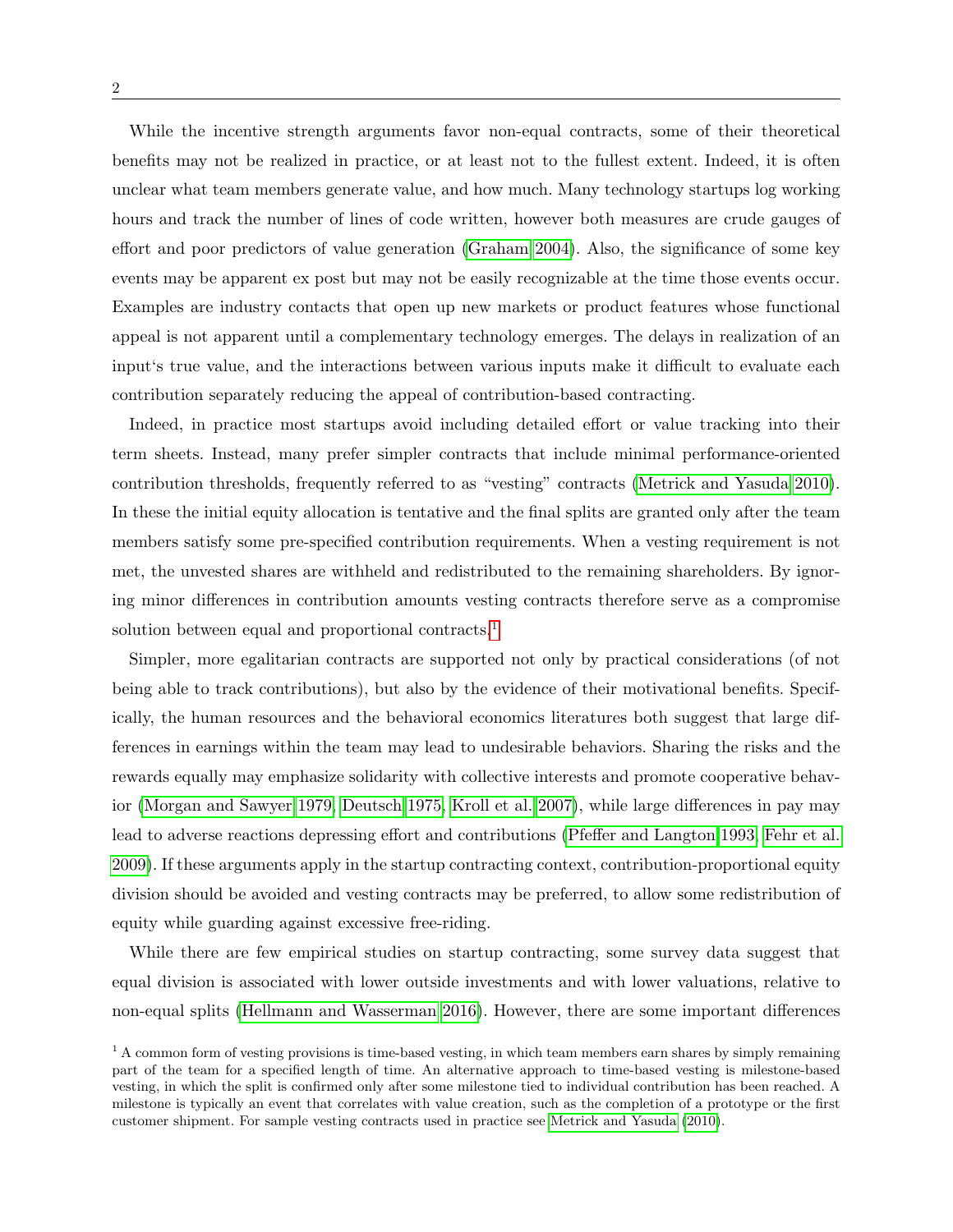in the characteristics of teams choosing different contracts. Equal contracts are preferred by family firms whose ventures are frequently funded by their informal networks and not by outside investors [\(Sahbaz 2013,](#page-33-1) [Hellmann and Wasserman 2016\)](#page-32-5). Contractual choices are also affected by founder experience with more seasoned teams including more contribution-dependent components into their contracts. These selection effects dominate the relationship between contract form and startup performance, leaving open whether the effect of contract form on value creation is causal.

The timing of the contractual agreement is another important consideration for incentive design in practice. Frequently the equity terms are not negotiated until part way downstream in the innovation process. In particular, equity agreements are often made at certain milestones, such as the conceptualization of the business idea, internal or external funding events, or the start of business operation [\(Jared 2016\)](#page-32-6). When founders contract in the very early stages (i.e. before finalizing the product concept), the direction of the venture and the roles of the founders are often uncertain. In contrast, when founders contract after some work is completed, at least some of the uncertainties will be resolved prior to contracting. This may lead to better informed contracting decisions and to greater satisfaction with the contract, increasing effort and value generation [\(Wasserman 2012\)](#page-33-0).

However, delayed contracting also has its drawbacks. The human resource literature suggests that pay ambiguity may reduce worker motivation [\(Belt and Paolillo 1982,](#page-30-0) [Barber and Roehling](#page-30-1) [1993,](#page-30-1) [Yuce and Highhouse 1998\)](#page-33-2). Not knowing how their efforts will be rewarded the team may be reluctant to commit to the startup needs prior to contracting. In particular, early-stage developers may feel discouraged from participating in value creation if they anticipate that their efforts will not be fully reflected in the contract.

To understand the effects of contract form and contracting time on founder effort and on startup performance we develop a new experimental game that captures several key elements of the entrepreneurial innovation process. The value creation begins with the founders jointly determining the initial startup value by deciding how much effort to exert. Then, after observing the value generated in stage 1, the effort allocation decisions are repeated in stage 2. The individual contributions and the final value of the startup are correlated with founders' effort investments but are also affected by random noise. Once the final value is known, it is divided between the founders according to an allocation rule (as will be explained below).

Our experimental investigation allows endogenous contract selection among several contract alternatives that parallel the contract forms used in practice. These include equal, vesting and proportional division rules. To isolate the incentive effects from the effects of the negotiation process and of selection we conduct control treatments in which we impose the contract form exogenously. After studying the effects of contract form on contribution behavior we examine whether delaying the contracting until after stage 1 affects founder efforts and startup value.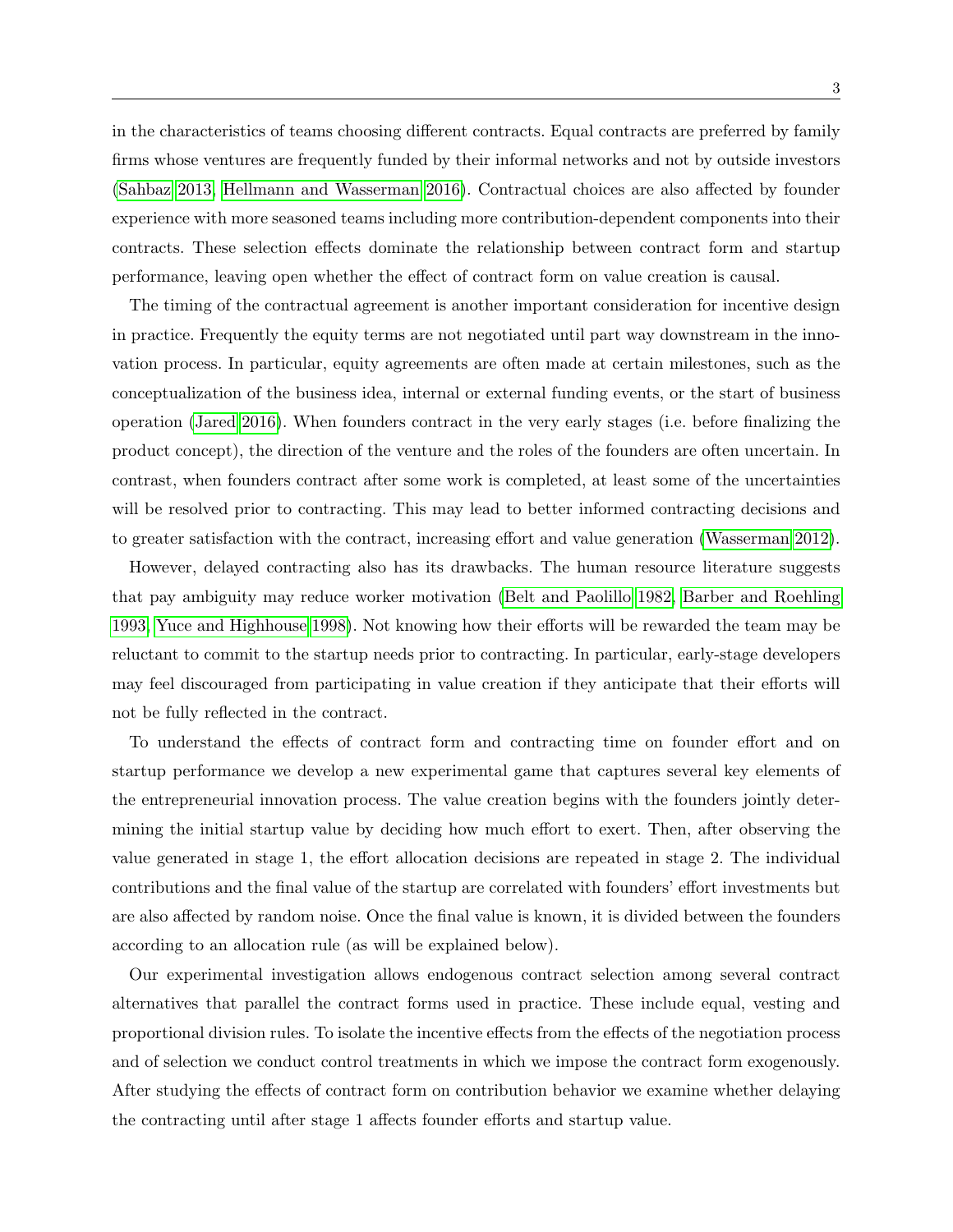This is the first study to our knowledge to investigate the effects of equity contracting on effort and value creation in an experimental setting.<sup>[2](#page-3-0)</sup> More broadly, this is one of the first experimental studies of incentive design for (and by) collaborative teams in the innovation and technology management literature, which often treats incentive design in technology projects as a "principalagent" problem bypassing any within-team interactions [\(Loch 2016\)](#page-32-7).

Our results confirm the relationship between equal splits contracting and depressed effort and contribution, but suggest a different causal sequence relative to conventional wisdom. Rather than the contract form being the primitive and the behavior the derived consequence, our results suggest the reverse. Personal characteristics are the primitive and the contract form the derived consequence. In particular, our data reveal the presence of three behavioral types (low, conditional and high contributors) that differ in their preferences and behaviors. When contracting happens upfront low contributors select into equal contracts and the remaining types select into non-equal contracts. This results in the free-riding behaviors occurring more frequently in equal contracts relative to non-equal contracts. That is, equal contracts are bad for team performance, not because of their incentive strength but because of the founder types that self-select into them.

However, when contracting is delayed, teams operate with richer information when deciding on the contract. Free-riding intent of low contributors is revealed early on, and others do not want to sign equal contracts with them. Further, robust contributors are also revealed early on, which reduces others' reluctance to sign equal contracts with them. Together, these behaviors result in low contributors no longer being over-represented in equal contracts. More generally, since it is founder type rather than the contract type (strength of incentives) that primarily impacts behaviors, with a stronger signal of type the contract form becomes less important leading to a more even distribution of types over contracts and to smaller effort and value differences between contracts.

Our findings have implications for startup investors and founders. Our results add texture to the conventional wisdom that investors should avoid startups with equal split contracts, clarifying that this result is driven primarily by the personal characteristics of the teams selecting different contracts. Both investors and founders should pay as much (or more) attention to personality type as they do to contract form. But, if one is stuck with a given set of personalities delayed contracting (more so than contract form) can improve performance.

<span id="page-3-0"></span><sup>&</sup>lt;sup>2</sup> The only existing experimental studies on equity contracting known to the authors are [Jared](#page-32-6) [\(2016\)](#page-32-6) and [Bao and](#page-30-2) [Wu](#page-30-2) [\(2017\)](#page-30-2). [Jared](#page-32-6) [\(2016\)](#page-32-6) explores the effects of contracting time on norm formation (cooperative vs. competitive norm) and focuses on equal splits. [Bao and Wu](#page-30-2) [\(2017\)](#page-30-2) examine inequality attitudes of employees to differences in equity and in salary. Our study is different because it focuses on startup teams, explores the effects of both contract form and contracting time, and because it examines effort as the main dependent variable.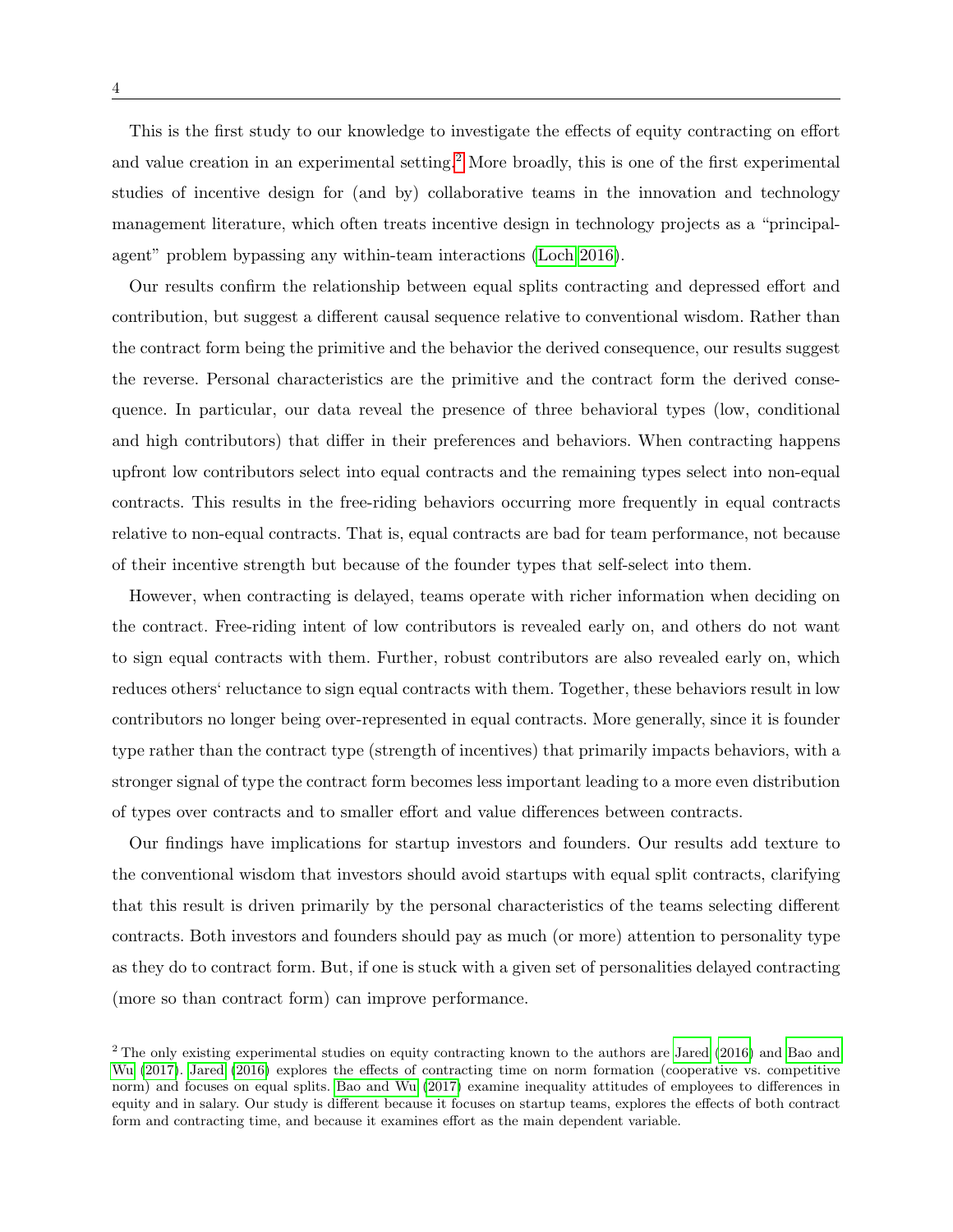## 2. Literature

There are several streams of literature that are relevant to our investigation. We will first discuss the empirical research on the effects of equity splits on firm performance and then move to the broader behavioral and experimental economics literature on incentive design in collective production settings.

#### 2.1. Entrepreneurship literature

Given the theoretical arguments in support of input or contribution-based contracts as effective incentive instruments one may expect to find many startups using such contracts. However, the contrary is the case in practice: equal division rules are used frequently by startups and by partnerowned firms, more generally. [Encinosa et al.](#page-31-3) [\(2007\)](#page-31-3) find that 54% of small medial-group practices divide all profits equally. [Farrell and Scotchmer](#page-31-4) [\(1988\)](#page-31-4) present similar data for law partnerships. [Jared](#page-32-6) [\(2016\)](#page-32-6) reports that 64% of South-East Asian startups have an equal ownership split between founders. [Hellmann and Wasserman](#page-32-5) [\(2016\)](#page-32-5) survey North American technology startups and find that 35% divide equity equally.

To our knowledge, the only study to examine empirically the relationship between equity splits and startup performance is [Hellmann and Wasserman](#page-32-5) [\(2016\)](#page-32-5). The survey-based evidence therein suggests that equal contracts are associated with reduced outside investment and with reduced VC involvement. However, the authors do not find a causal link between the contract form and those metrics. Rather, they argue that equal contracts are chosen by teams with close social ties who tolerate reduced team effort and value generation in favor of greater income equality. Our data confirm that a large proportion of teams reject contribution-proportional splits and that profitseeking is not the sole motive for many teams, but suggest a different mechanism. While some individuals are indeed driven to equal splits by inequality aversion, a preference for equal contracts is most strongly associated with the desire to free-ride on partner effort.

Other empirical and experimental research also questions the incentive strength argument. [Kroll](#page-32-3) [et al.](#page-32-3) [\(2007\)](#page-32-3) show that a more egalitarian division of shares between the founders improves startup's post IPO performance. Their argument is based on increased team cohesion in groups with an even ownership structure. The team cohesion argument is broadly related to the literature on horizontal pay differences showing that productivity may suffer as a result of unequal pay [\(Pfeffer](#page-32-4) [and Langton 1993,](#page-32-4) [Fehr et al. 2009\)](#page-31-2).

Finally, some entrepreneurship research indicates that the focus on incentive strength of the contract may hide some interactive aspects that are relevant for startup performance in practice. [Breugst et al.](#page-30-3) [\(2015\)](#page-30-3) explore the collaborative dynamics in a case study of 8 entrepreneurial teams some of which have equal and some non-equal contracts. They find that it is not the equity split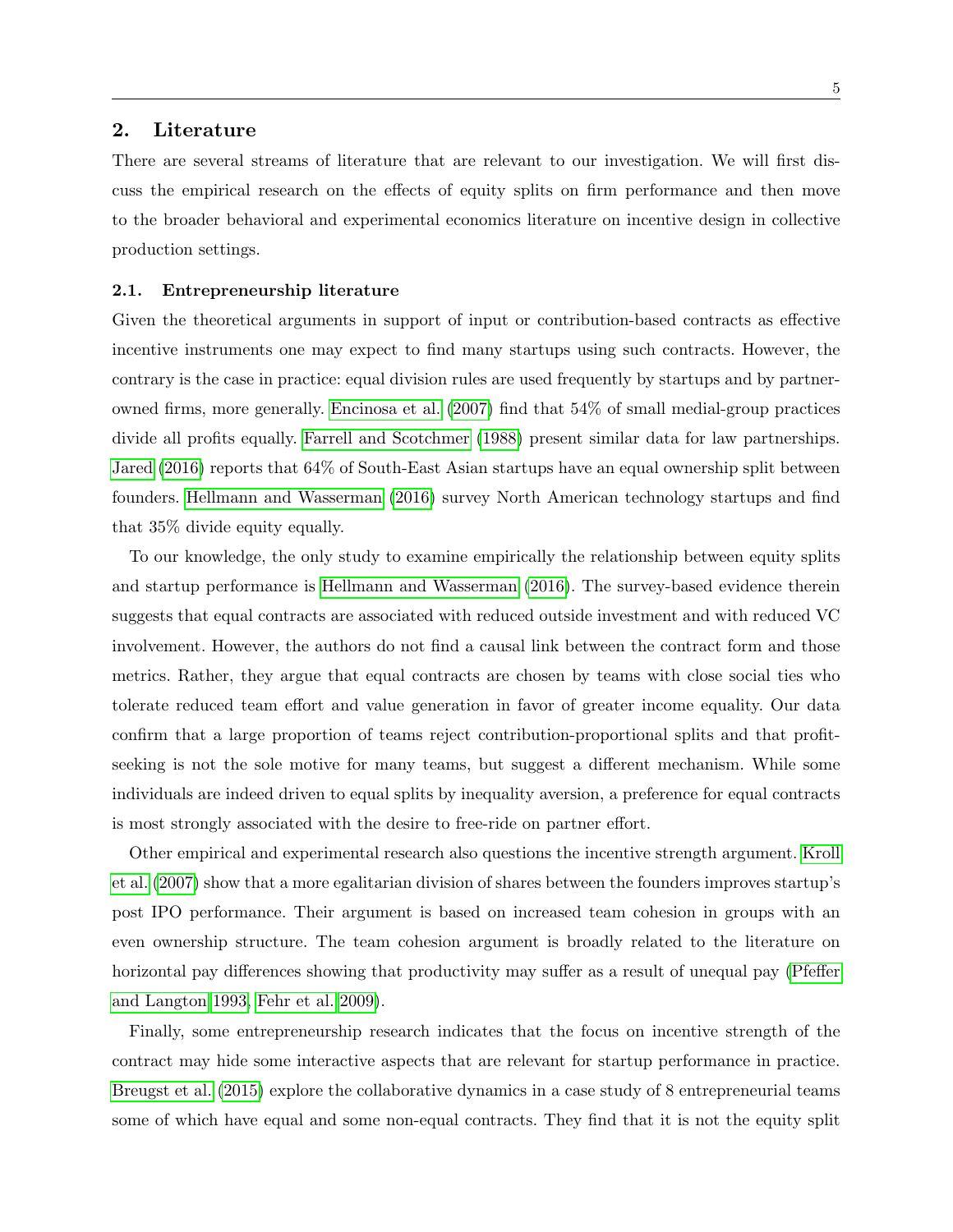per se, but its perceived justice that affects team interactions and team effectiveness. In a similar vein, [Jared](#page-32-6) [\(2016\)](#page-32-6) shows that equal splits may lead to a conflicted or to a cooperative environment depending on the contextual circumstances of the equity negotiations.

These findings give some insights into the sociological and psychological antecedents of a team adopting (or not) equal contracts, but provide little advice for startup teams. In our investigation we are able to study both the incentive effects of contracts and the selection effects, by examining scenarios with endogenously selected and exogenously imposed contracts. Further we focus on the direct effects of contracts on effort and contribution dynamics bypassing the contextual details of founder-investor negotiations that may interact with the effects of contracts on cooperative behavior.

### 2.2. Behavioral economics literature

The micro-foundations of contribution behavior in team settings have been studied in the behavioral economics literature, particularly in the context of public goods provision. One robust finding is the reduction of free-riding in regimes allowing punishment of low contributors [\(Ostrom et al. 1992,](#page-32-8) [Rapoport and Au 2001,](#page-33-3) Gürerk et al. 2006, [2009,](#page-31-6) Gürerk 2013, [Putterman et al. 2011\)](#page-32-9). [Engel](#page-31-8) [\(2014\)](#page-31-8) examines mild and harsh punishments and finds that the positive effect of punishment on contributions increases in the severity of the punishment. If these results carry over to the startup setting, we should see proportional contracts perform best and equal contracts perform worst. However, one caveat to extrapolating these findings to our setting is the reward allocation system used in the public goods studies. These typically assume voluntary punishment by group members, whereas startup teams use contractual sanctions.

Several studies suggest that when effort decisions are private or when effort cannot be observed perfectly, the advantage of high-powered incentives may collapse [\(Cappelen et al. 2007,](#page-30-4) [2010,](#page-30-5) [Fis](#page-31-9)[chbacher 2007,](#page-31-9) [Grechenig et al. 2010,](#page-31-10) [Bornstein and Weisel 2010,](#page-30-6) [Sousa 2010,](#page-33-4) [Ambrus and Greiner](#page-30-7) [2012\)](#page-30-7). These papers show that teams are willing to punish low contributors only when the differences in contribution amounts are caused by free-riding and not when caused by luck. Indeed, [Bao](#page-30-2) [and Wu](#page-30-2) [\(2017\)](#page-30-2) show that workers are more sensitive to arbitrary differences in equity compensation, than in salary compensation. Further, while both profit maximization and equitability are important concerns, a significant share of individuals split equally in order to signal unity to their partners [\(Corgnet et al. 2011,](#page-31-11) [Luhan et al. 2013\)](#page-32-10). If both profit seeking and fairness concerns are important determinants of behavior in our setting, vesting contracts may outperform both equal and contribution-proportional division rules.

A related set of studies examines whether individuals who exhibit socially desirable behaviors select into less egalitarian reward allocation regimes. [Balafoutas et al.](#page-30-8) [\(2013\)](#page-30-8) find that low contributors select into regimes with redistribution, but the selection effect is dominated by incentive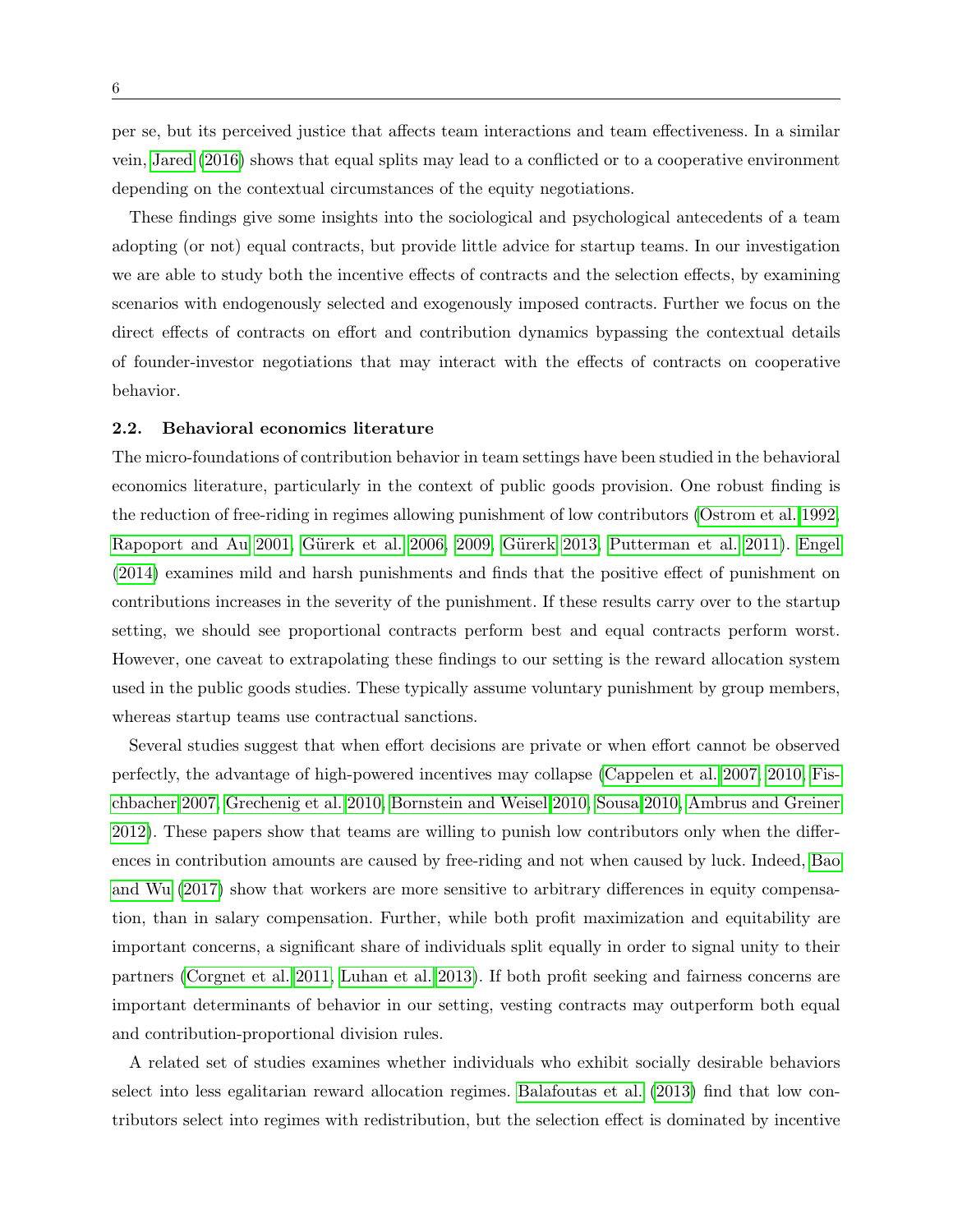effects. [Tyran and Feld](#page-33-5)  $(2006)$ , Gürerk et al.  $(2009)$  and [Sutter et al.](#page-33-6)  $(2010)$  show that selection effects can be stronger than incentive effects in the public goods game setting. In a prisoner's dilemma game with and without punishment Dal B<sub>o</sub> et al. [\(2010\)](#page-31-12) show that both incentives and selection affect the frequency of defections. Consistent with these results we find that the preference for equal splits is associated with free-riding behaviors, and that the sorting of low contributors into equal contracts is the primary driver of contract performance differences. However, we also find that the extent to which free-riders are able to select into egalitarian regimes depends on the availability (or lack) of effort information prior to contracting.

The existing empirical and experimental literature is relatively silent on the effects of contracting time on startup performance. [Sahbaz](#page-33-1) [\(2013\)](#page-33-1) and [Hellmann and Wasserman](#page-32-5) [\(2016\)](#page-32-5) report that a non-trivial share of startups delay contracting until further downstream in the innovation process. However, they do not find a significant relationship between contracting time and performance. [Wasserman](#page-33-0) [\(2012\)](#page-33-0) argues that early contracting may create clarity around the incentive structure, increasing effort levels. Early negotiations may lead to fewer conflicts among the founders, particularly if the stakes increase over time. However, [Wasserman](#page-33-0) [\(2012\)](#page-33-0) also notes that delaying the contracting may reduce the uncertainty around the firm value and the individual contributions to it. This may help craft a more informed and thus a more effective contractual agreement. [Jared](#page-32-6) [\(2016\)](#page-32-6) finds that delayed equal splits lead to more cooperative norms relative to upfront equal splits. Though [Jared](#page-32-6) [\(2016\)](#page-32-6) does not examine the effects of contracts on effort, his findings anticipate one of our results, that contract performance depends on the availability of mutual effort signals prior to contracting.

In sum, the extant empirical research presents mainly correlational evidence and mixed results. The experimental literature suggests that allowing teams to penalize free-riders will lead to higher contributions and value creation. This supports contribution-based contracting. However, by focusing on one-shot contribution decisions, observable efforts and (predominantly) ex post division of the surplus these experimental studies are only partially reflective of the entrepreneurial context. None of the existing experimental studies provide clear recommendations for entrepreneurs, partly because the division rules examined there do not resemble the contractual agreements used by startups in practice. Our model and experiment are designed to address this gap by following more closely the contracting and collaborative dynamics in startups.

# 3. A stylized model of entrepreneurial contracting and value creation

The contracting and collaboration environment in our experiment reflects several features shared by many entrepreneurial ventures. The following scenario is the stylized context of our model that maintains the relevant features and is used in the experiment. After introducing the model setup we will discuss equilibrium effort levels implied by each contract form.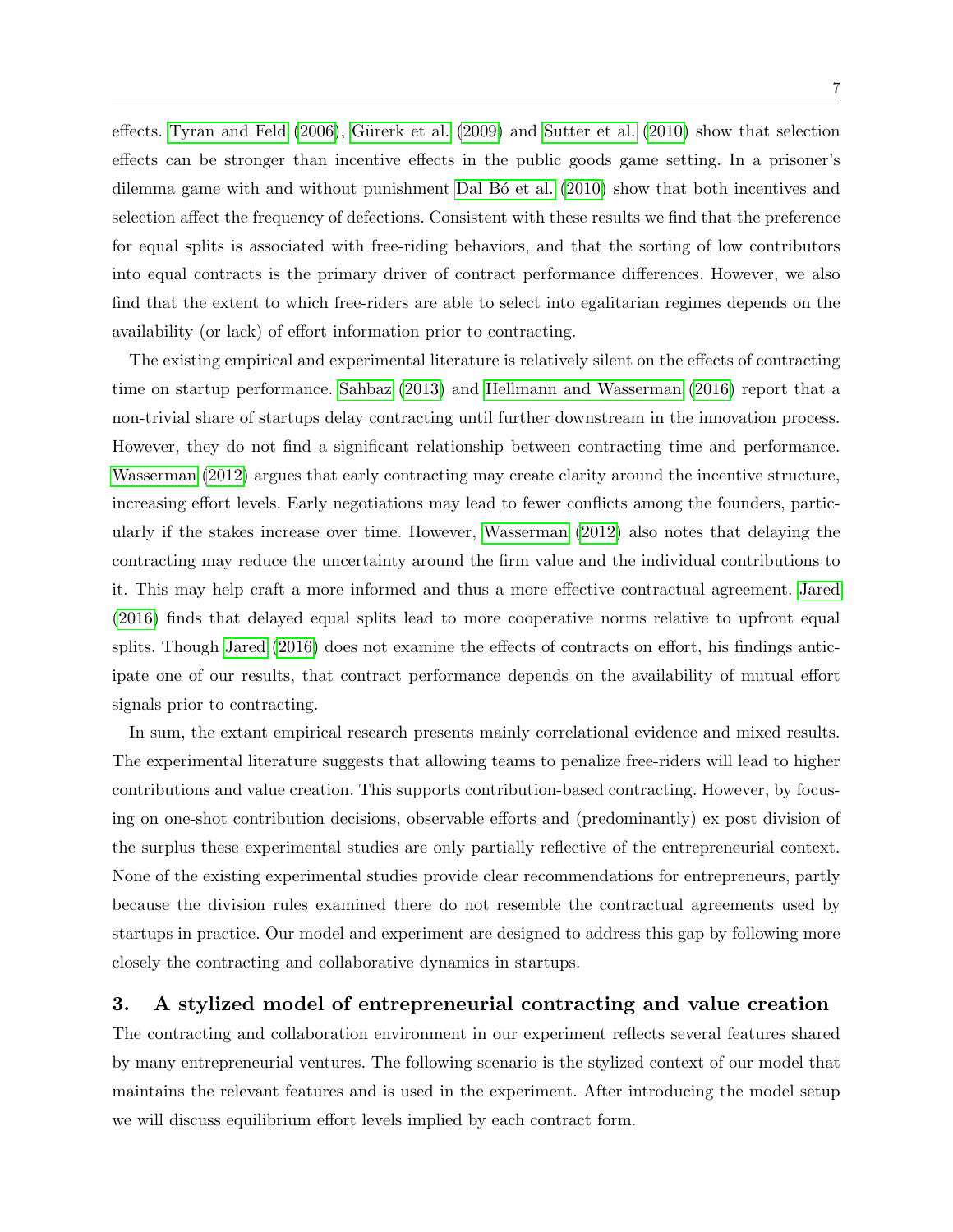#### 3.1. Setup

A startup team consisting of two partners has identified a problem that they want to develop a product to solve, creating a new business that they will own. They do not yet know what the actual value of the business will be, or how much effort each partner will allocate to the venture. There are two phases to the business development effort. In each phase, each partner can choose to invest effort in the venture (with a risky return as described below) or an outside option (with a certain return). This is to model the outside employment or other options that each individual has, which is also the opportunity cost for the effort invested in the venture. In practice, phase I may feature market research, product concept selection and product development activities, while phase II may involve more downstream processes, such as setting up the supply chain or marketing and sales activities.

Each partner  $i \in \{1,2\}$  begins stage  $s \in \{1,2\}$  with a finite effort endowment E that she can allocate between the venture and the outside option. There are two dimensions to the real value increase of the venture as a result of the cooperative efforts of the founders. First, each founder chooses to contribute effort  $e_{is} \in [0, E]$  to the venture. Second, the venture value is increased based on the joint investment of both partners. This latter mapping is uncertain. For example, effort can be expended at a high cost to the contributor, but with a low value for the venture. However, the real venture value increment is positively correlated with the joint effort investment of both partners. Formally, *i*'s contribution in stage *s*,  $c_{is} = m_{is} \times e_{is}$ , where  $m_{is}$  are i.i.d. discrete random variables that can take a low, medium or high value with some known probabilities (We choose a simple three-point mapping of effort to contribution to make the game more accessible to the experimental subjects). In contrast, the return to each individual for effort invested in their outside option is certain. That is, in each stage founder i earns an additional private payoff of  $(E - e_{is}) \times K$ , where  $K$  is a constant.<sup>[3](#page-7-0)</sup>

Effort is private information, but the value contribution is public. After each phase each team member observes the value increment resulting from their own and from their partner's effort allocation decision, but not the partner's effort level. That is, the amount of effort actually invested by the partner is shared in form of a noisy signal. The quality of the product concept  $V_1$  (determined at the end of stage I) depends on how much effort (and the returns to that effort) is invested in understanding customers and designing for their needs. At the end of stage I the team members see a business valuation number  $V_1$  that is positively correlated with their joint contributions, and also has a positive signal value about what the final business value will be. In particular,  $V_1 = c_{i1} + c_{j1}$ . This is to model the end of the market research phase, where the potential market valuation of the

<span id="page-7-0"></span> $3$  Our model and experiment abstract away from any ex ante skill asymmetries within the team. That is,  $m_{is}$  has the same probability distribution for each partner  $i$  and in each stage  $s$ .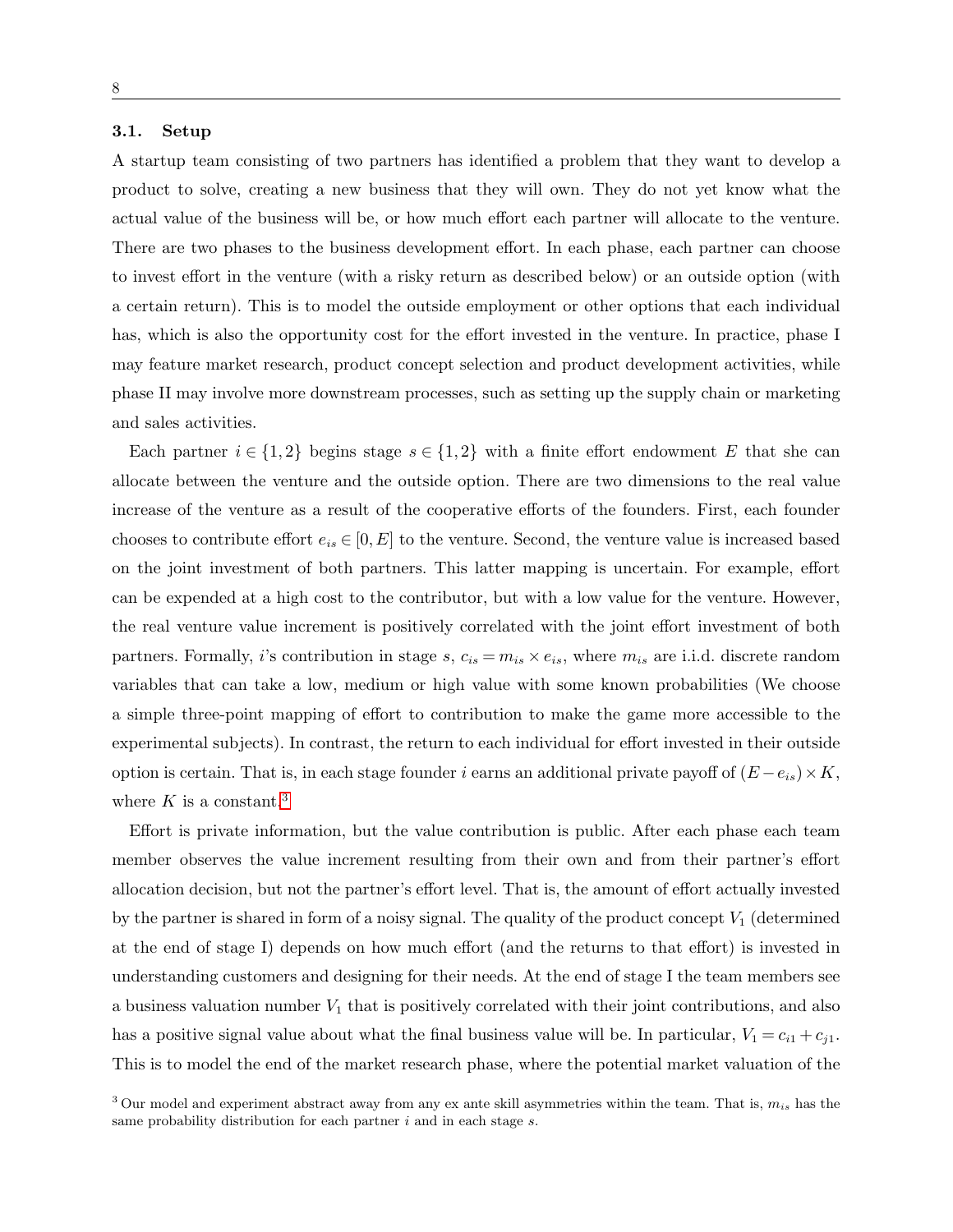business is known if the team can deliver a product or service that responds to the needs discovered in stage I.

The partners then (privately) choose their individual level of effort in phase II and the process repeats yielding stage II value  $V_2 = c_{i2} + c_{i2}$ . This is to model the incremental increase of the firm value resulting from the actual product launch and sales activities. At the end of stage II the team gets a final business valuation  $V$  that is positively correlated with the value at the end of stage I, and with the joint contributions realized in stage II. In particular, the final valuation of the startup,  $V = V_1 \times V_2$ . This is to model the actual business value, after the product design and launch. The final earnings of each founder include her share of the firm value  $V$  and her private payoffs. That is, founder i's profit  $\pi_i = \sigma_i^X V + K(2E - e_{i1} - e_{i2})$ , where  $\sigma_i^X$  denotes the share of the startup value allocated to founder i under contract X (contracts will be discussed below).<sup>[4](#page-8-0)</sup>

In sum, we model the entrepreneurial innovation process as a two-stage game. Value creation begins with the founder contributions jointly determining the initial startup value. These contributions are correlated with founders' effort investments but are also affected by random noise. Higher initial startup value increases the attractiveness of contributing to the startup in the second stage. Once the final value of the startup is known, it is divided between the founders according to an allocation rule. The allocation can be made contingent on the individual contributions (effort is not observable so cannot be contracted on) with four contract forms to choose from: Equal split, Threshold vesting, Difference vesting and Proportional contracts. The specifics of these contracts are described next.

#### 3.2. Contracts

Our investigation focuses on contractual division rules in which the differences in future (and not past) contributions can be contracted on. Such symmetric, forward-looking contracts are typical for early stage ventures formed by teams of peers (rather than entrepreneur-adviser or inventoremployee teams) in which founder roles are comparable in importance. The contract menu used in our model and experiments draws on the equity contracts used by startups in practice [\(Wasserman](#page-33-0) [2012,](#page-33-0) [Moyer 2012\)](#page-32-0). The contracts are further validated in pilot experiments, in which we allow teams to design their own contracts from scratch (The pilot is described in section 4.2, the contract transcripts are reproduced in the supplementary documents).

<span id="page-8-0"></span><sup>&</sup>lt;sup>4</sup> Our two-stage model draws on the idea that the value of the venture is often much lower and much more uncertain before the startup has found its product-market fit.The value crystallizes once a working business model has been found. The two-stage model can also be interpreted as an abstraction to the milestone-driven growth typical for many startups. Indeed, a startup's valuation is often shown to increase at isolated and well-defined events, a proof of concept of the core technology, a successful demonstration of prototype performance, or a key customer acquisition [\(Nachum 2015\)](#page-32-11).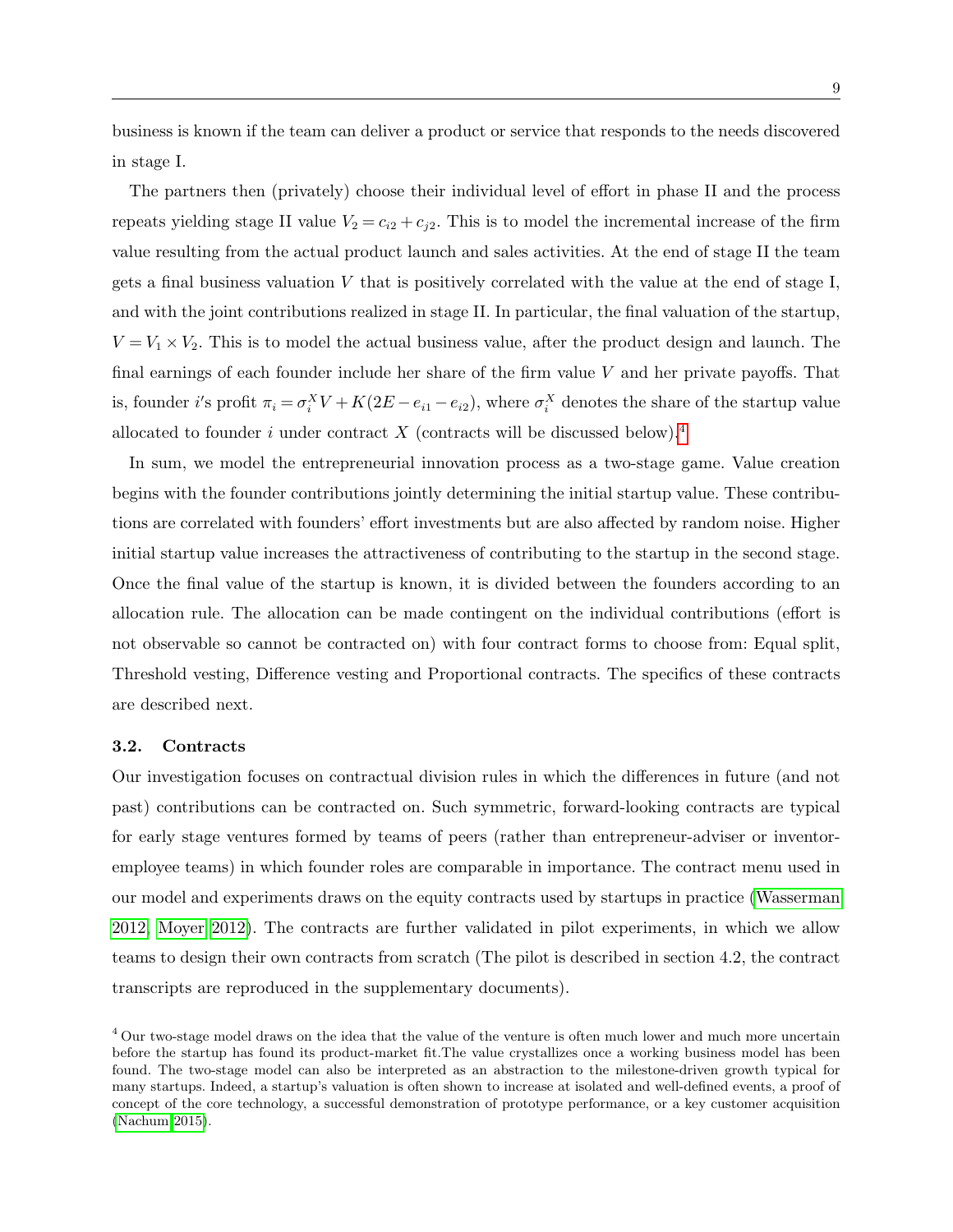The contract alternatives in our model and in our experiments are Equal split (henceforth EQUAL), threshold vesting (THRESH VESTING), difference vesting (DIFF VESTING) and contribution-proportional split (PROPORTION). With THRESH VESTING a player loses 10 percentage points of equity each time she contributes less than a fixed contribution threshold  $c^{THRESH}$ and the partner contributes at least the threshold amount. The lost portion of the equity is reallocated to the partner. With DIFF VESTING a player loses 10 percentage points each time she contributes less than her partner and the difference is at least  $c^{DIFF}$ . The lost portion of the equity is, again, reallocated to the other player. With a PROPORTION contract a player's share is computed as the ratio of the sum of her contributions to the sum of all individual contributions.

The contractual share allocated to player i under contract X is denoted by  $\sigma_i^X$ , where  $X \in$ {EQUAL, THRESH VESTING, DIFF VESTING, PROPORTION}. The contractual share allocated to player j,  $\sigma_j^X = 1 - \sigma_i^X$ . In the UPFRONT contracting scenario equity shares are calculated as follows:

$$
\sigma_i^{EQUAL}=0.5
$$

$$
\sigma_i^{THRESH\ VESTING} = \begin{cases}\n0.3 & \text{if } \{c_{is} < c^{THRESH} \land c_{js} \geq c^{THRESH} \} \text{ in both stages } (s=1,2) \\
0.7 & \text{if } \{c_{is} \geq c^{THRESH} \land c_{js} < c^{THRESH} \} \text{ in both stages } (s=1,2) \\
0.4 & \text{if } \{c_{is} < c^{THRESH} \land c_{js} \geq c^{THRESH} \} \text{ in exactly one stage } \\
0.6 & \text{if } \{c_{is} \geq c^{THRESH} \land c_{js} < c^{THRESH} \} \text{ in exactly one stage } \\
0.5 & \text{otherwise}\n\end{cases}
$$
\n
$$
\sigma_i^{DIFF \ VESTING} = \begin{cases}\n0.3 & \text{if } \{c_{is} < c^{THRESH} \land c_{js} < c^{THRESH} \} \text{ in both stages } (s=1,2) \\
0.7 & \text{if } \{c_{is} - c_{is} \geq c^{DIFF} \} \text{ in both stages } (s=1,2) \\
0.7 & \text{if } \{c_{is} - c_{js} \geq c^{DIFF} \} \text{ in both stages } (s=1,2) \\
0.4 & \text{if } \{c_{js} - c_{is} \geq c^{DIFF} \} \text{ in exactly one stage } \\
0.6 & \text{if } \{c_{is} - c_{js} \geq c^{DIFF} \} \text{ in exactly one stage } \\
0.5 & \text{otherwise}\n\end{cases}
$$
\n
$$
\sigma_i^{PROPORTION} = \frac{c_{i1} + c_{i2}}{c_{i1} + c_{i2} + c_{j1} + c_{j2}}
$$

#### 3.3. Model parameters

The parameters in our model and experiments are chosen such that (1) there is a prospect of a substantial (but risky) gain for both value generation and expected founder profits if the partners both invest full effort into the startup, and (2) different contract types exhibit different incentive and allocation properties, rendering the contracting and effort decisions consequential. These considerations led to the following parameter choices. Subjects are endowed with an effort budget  $E = 10$ in each stage. The returns for effort,  $m_{is}$  can take values 0.5, 1, and 2. The realization probabilities of these values are 0.25, 0.5 and 0.25, respectively  $(m_{is}$  has the same probability distribution for each partner i and in each stage s). The constant multiplier on the private investment,  $K = 5$ . The vesting thresholds  $c^{THRESH}$  and  $c^{DIFF}$  are both equal to 5. These parameter choices were validated in a pilot with 50 subjects (The pilot is described in sections 4.1-4.2).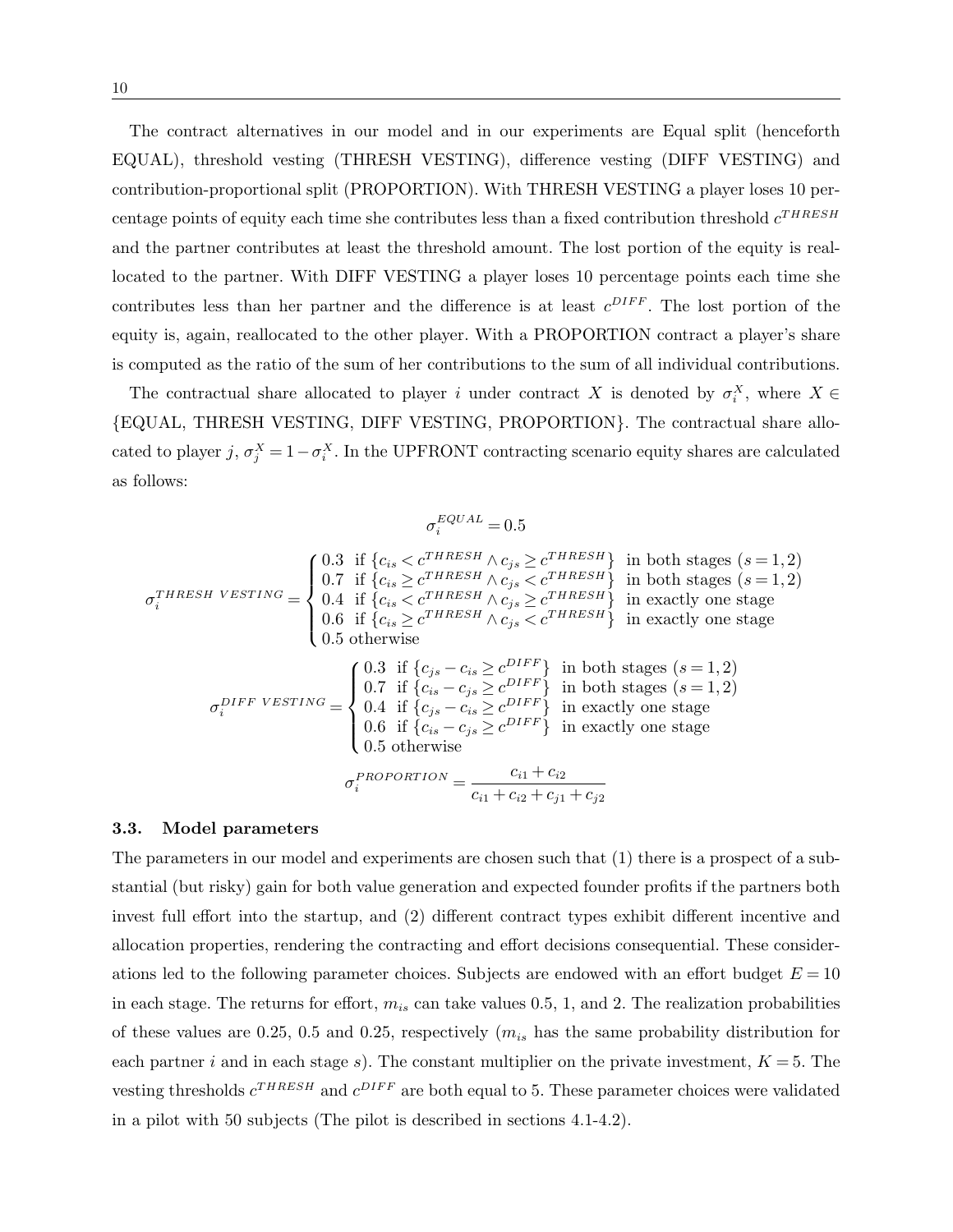#### 3.4. Equilibrium strategies

We next outline the equilibrium strategies in the UPFRONT and IMPOSED scenarios (The predictions for the DELAYED scenario are postponed until section 5). A more detailed description of the equilibrium structure is relegated to the supplementary materials.

With EQUAL contracts stage II best response strategies depend only on the value of  $V_1$ . If  $V_1 > \overline{v}_1$  investing full effort into the startup is the best response to any partner action. If  $V_1 < \overline{v}_1$ investing no effort is the best response to any partner action. Following the backward induction logic and plugging in the continuation payoffs into the stage I profit function, "Invest full effort endowment" is the unique stage I best response to any partner action. The reason is that each player can unilaterally achieve that  $V_1 > \overline{v}_1$  with a sufficiently high probability, making the expected returns for effort invested in the startup greater than the returns for the outside option. Further, because in equilibrium both partners will invest full effort in stage I, the "high" state with  $V_1 > \overline{v}_1$ will always be reached in stage II resulting in full stage II effort. That is, any less-than-maximal effort investment in either stage implies off-equilibrium behavior.

With NON-EQUAL contracts the best response in stage II generally depends not only on the sum of stage I contributions (as was the case for EQUAL), but also on the individual stage I contributions  $c_{i1}$  and  $c_{j1}$ . However, it can be shown that simple strategies still exist for a range of  $V_1$  values. Intuitively, because NON-EQUAL contracts tie the allocation of equity to individual effort and contribution, they lead to more socially desirable behaviors (i.e. equal or higher effort levels conditional on  $V_1$ ), relative to EQUAL contracts. Indeed, plugging in the continuation payoffs and solving for the best response it can be shown that "Invest full endowment" is the unique best response in stage I in each NON-EQUAL contract. That is, given our parameter choices, effort differences among the contracts are predicted only in stage II and only on the off-equilibrium path. In equilibrium each contract is predicted to lead to full effort investment in both stages (The offequilibrium strategies in stage II are characterized more explicitly in the supplementary materials, see table S1.2).

# 4. Experimental setup and results 4.1. Experimental strategy

To investigate the effects of equity contract form and of the contracting time on effort and on startup performance we conducted a pilot treatment and 4 between-subject treatments labelled IMPOSED EQUAL, IMPOSED PROPORTION, UPFRONT and DELAYED. In the IMPOSED treatments contracts were imposed exogenously by the experimenters. In the UPFRONT and DELAYED treatments contracts were selected endogenously by the team.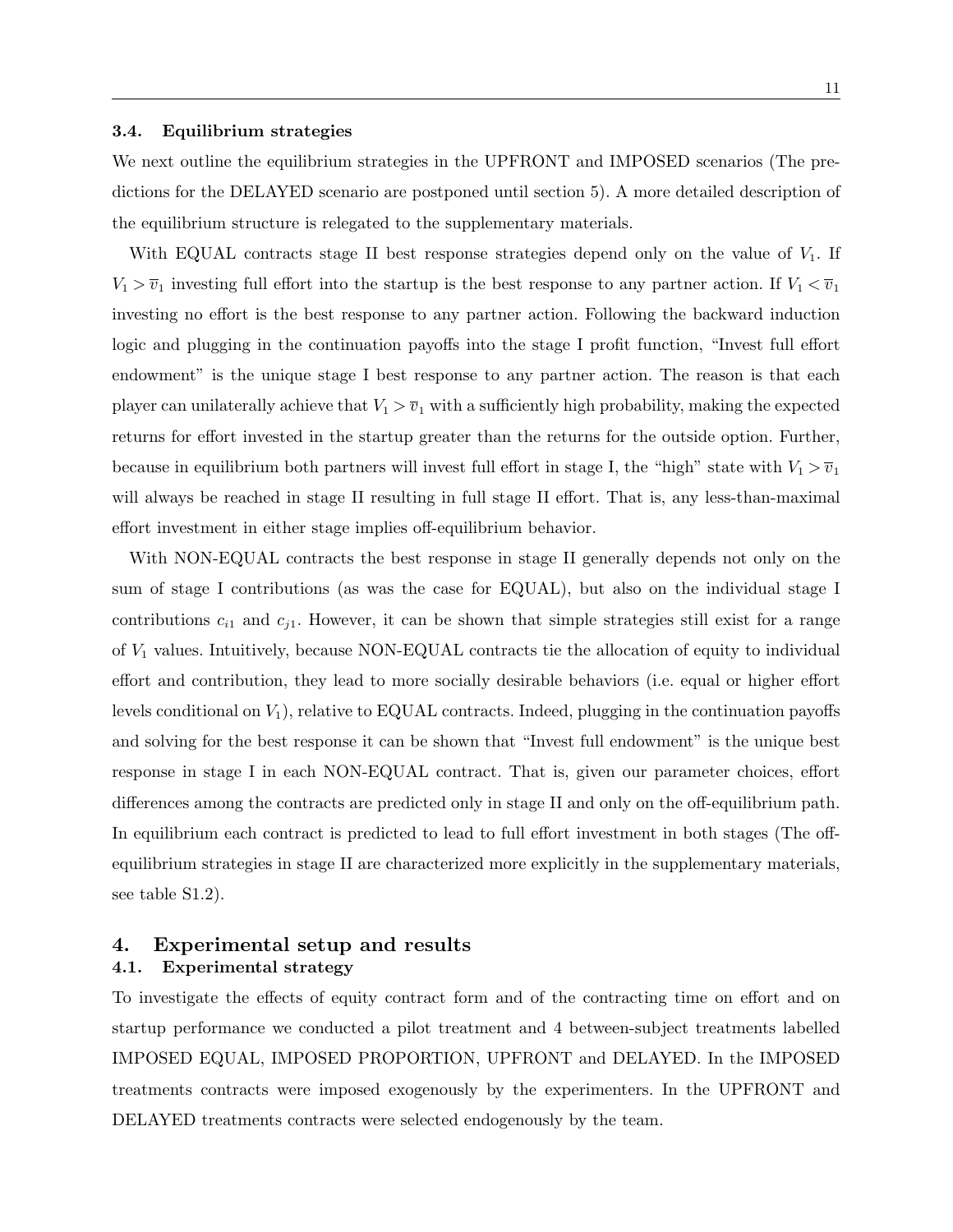In the pilot treatment (conducted ahead of the remaining treatments) we asked subjects to design their own contracts. The purpose of the pilot treatment was to explore inductively the contractual arrangements emerging from free-form negotiations, to validate the model parameters and to examine the frequencies of different contracts in a face-to-face setting. In the remaining treatments subjects interacted via the z-Tree interface [\(Fischbacher 2007\)](#page-31-9). In the Endogenous negotiations treatments subjects chose jointly one of four contract types (EQUAL, THRESH VESTING, DIFF VESTING, PROPORTION). Our contract menu draws on the contractual agreements used by startups in practice and also aligns with the contract types emerging from the free-form pilot, as will be described below.

#### 4.2. Pilot: Free-form negotiations

50 subjects were recruited at the University of Michigan to participate in the pilot treatment. Two-person teams were formed at random, and each team was given two empty sheets of paper to be used for writing down the contracts. Each team held private negotiations in a separate room with no time restriction. Once a team completed their negotiations, the experimenters verified that each partner had signed a copy of the contract and that the copies were identical, and brought the team to the laboratory where they continued with the contribution phase of the experiment. Each subject participated in three rounds of the startup game, with random re-matching in each round. The average duration of one negotiation round was 3 minutes and 40 seconds. On average, subjects spent one hour in the laboratory earning \$14 including the show-up fee of \$5.

Our pilot data show that equal splitting is a particularly appealing contract form with 73% of the teams choosing equal split contracts. The appeal of equal contracts is consistent with the behavioral economics literature on face-to-face interactions in joint production and bargaining settings [\(Roth](#page-33-7) [1995,](#page-33-7) [Bochet et al. 2006,](#page-30-9) [Corgnet et al. 2011,](#page-31-11) [Konow et al. 2009\)](#page-32-12) and is also consistent with the empirical entrepreneurship literature [\(Hellmann and Wasserman 2016,](#page-32-5) [Breugst et al. 2015,](#page-30-3) [Jared](#page-32-6) [2016\)](#page-32-6)

In addition to the popularity of equal contracts, we were able to identify several categories among the non-equal contracts emerging from the negotiations. In particular, the non-equal contracts fell into 3 categories: "threshold-based" (a contribution below X points is penalized, where X is a constant), "difference-based" (a contribution below  $Y$  points, where  $Y$  depends on partner's contribution), and "proportion-based" (each partner is allocated a share of the profit proportional to the share of points contributed). These allocation rules are consistent with the endogenously designed redistribution schemes in the public goods literature [\(Rockenbach and Wolff 2016\)](#page-33-8) and can also be mapped to the contracts used by startups in practice [\(Metrick and Yasuda 2010\)](#page-32-1).<sup>[5](#page-11-0)</sup>

<span id="page-11-0"></span><sup>5</sup> [Rockenbach and Wolff](#page-33-8) [\(2016\)](#page-33-8) report that endogenously designed allocation rules in public goods games are typically based either on either absolute or relative thresholds: "Mechanisms were [designed] in the form of pre-specified rules of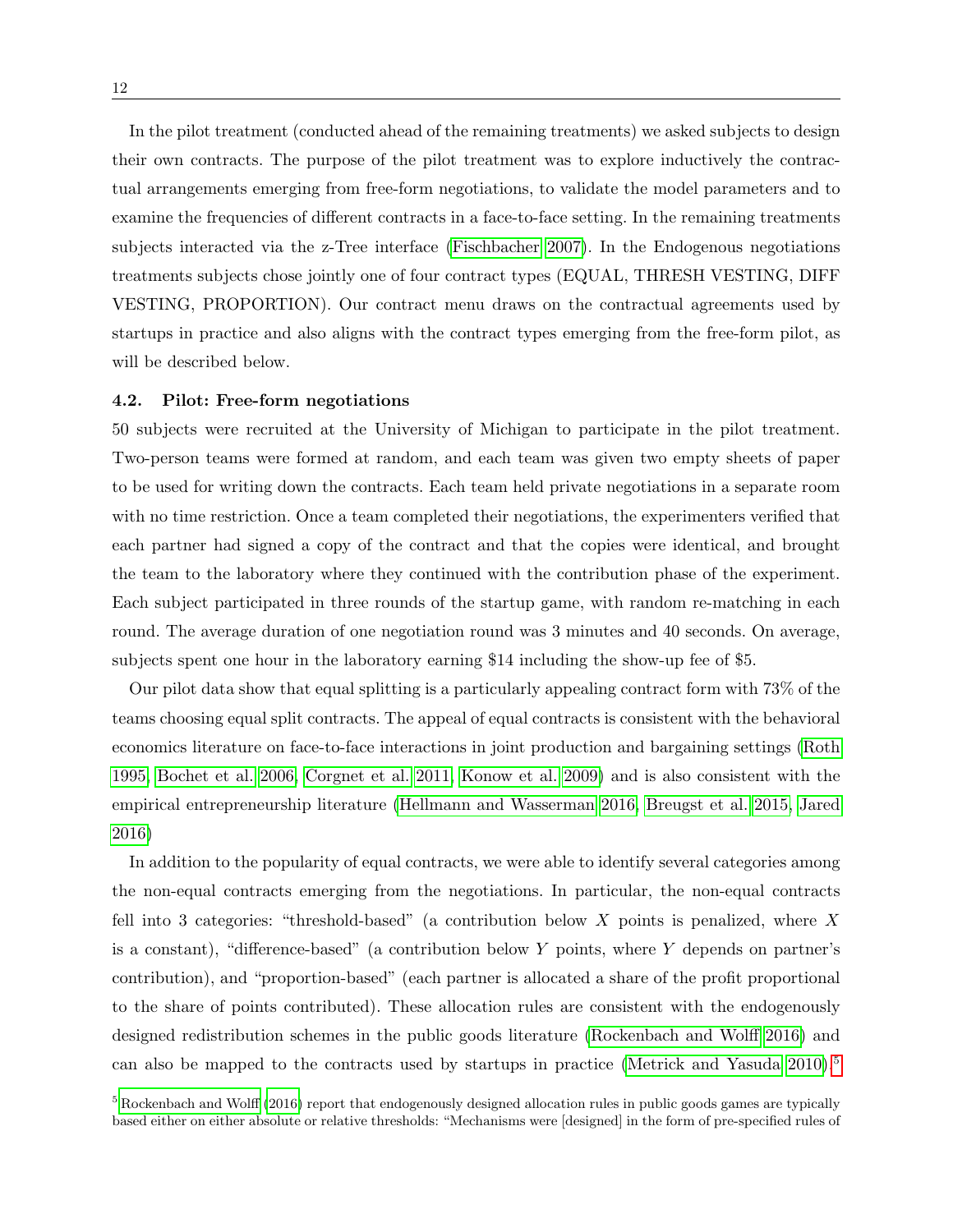The contract types were further refined and calibrated by the authors and then used to design the contract menu for the remaining treatments. The transcripts of all contracts written by the subjects in the free-form treatment are reproduced in the supplementary documents.<sup>[6](#page-12-0)</sup>

## 4.3. UPFRONT and IMPOSED treatments

104 subjects were recruited at the University of Michigan to participate in the UPFRONT and IMPOSED treatments of the experiment. After going through the instructions all subjects were required to complete a mandatory quiz. Subjects then played eight rounds of the startup game, with random re-matching in each round. During the negotiations the interaction between the partners was limited to making, rejecting and accepting contract offers (subjects could not exchange chat messages). In the first two rounds subjects were given 4 minutes to agree on a contract. In the subsequent rounds subjects were given 2 minutes to agree on a contract. If a team was unable to agree on a contract, their endowments were allocated automatically to their private accounts. On average subjects spent 50 minutes in the laboratory and earned \$14 including the \$5 show-up fee. The exact transcript of the instruction text, and the screen shots of the negotiation screens are reproduced in the supplementary materials.[7](#page-12-1)

In the remainder of section 4 we examine effort and value generated in each contract when the contract is determined upfront. Section 5 examines the delayed contracting scenario. Section 6 investigates the motives and behaviors of different personality types present in our data.

4.3.1. Results: aggregate effort and value comparisons Figure [1\(](#page-13-0)a) shows a substantial gap in effort levels between EQUAL and each NON-EQUAL contract and a smaller gap between PROPORTION and each VESTING contract. Average (stage  $I + stage II$ ) effort levels are lower in EQUAL relative to PROPORTION (mean difference: 43.49 percentage points), and also lower in pooled VESTING relative to PROPORTION (mean difference: 11.62 percentage points). Effort levels do not differ substantially between the two VESTING contracts. These results suggest that effort levels rise monotonically in the extent to which the share allocation is tied to contribution differences.

deduction and/or redistribution contingent on complying with provision targets. These provision targets were either fixed levels (e.g. full provision) or contingent on the other group members (e.g. not being the lowest contributing player)."[\(Rockenbach and Wolff 2016,](#page-33-8) p. 332).

<span id="page-12-0"></span><sup>6</sup> Due to a small number of observations and due to a large number of different contractual arrangements we do not explore in detail the effects of contracts on effort in the pilot data. On average (pooled) non-equal contracts were associated with an increase in contribution levels of 8.60 percentage points relative to equal contracts, but the effect was not statistically significant.

<span id="page-12-1"></span><sup>&</sup>lt;sup>7</sup> All but one team in our data were able to agree on a contract. Among the four contracts no single one attracted more than 40% of the teams in any given round, and each contract was chosen by a non-trivial share of teams in each round. Further, neither the negotiation time, nor the number of exchanged offers were predictive of effort and value generation.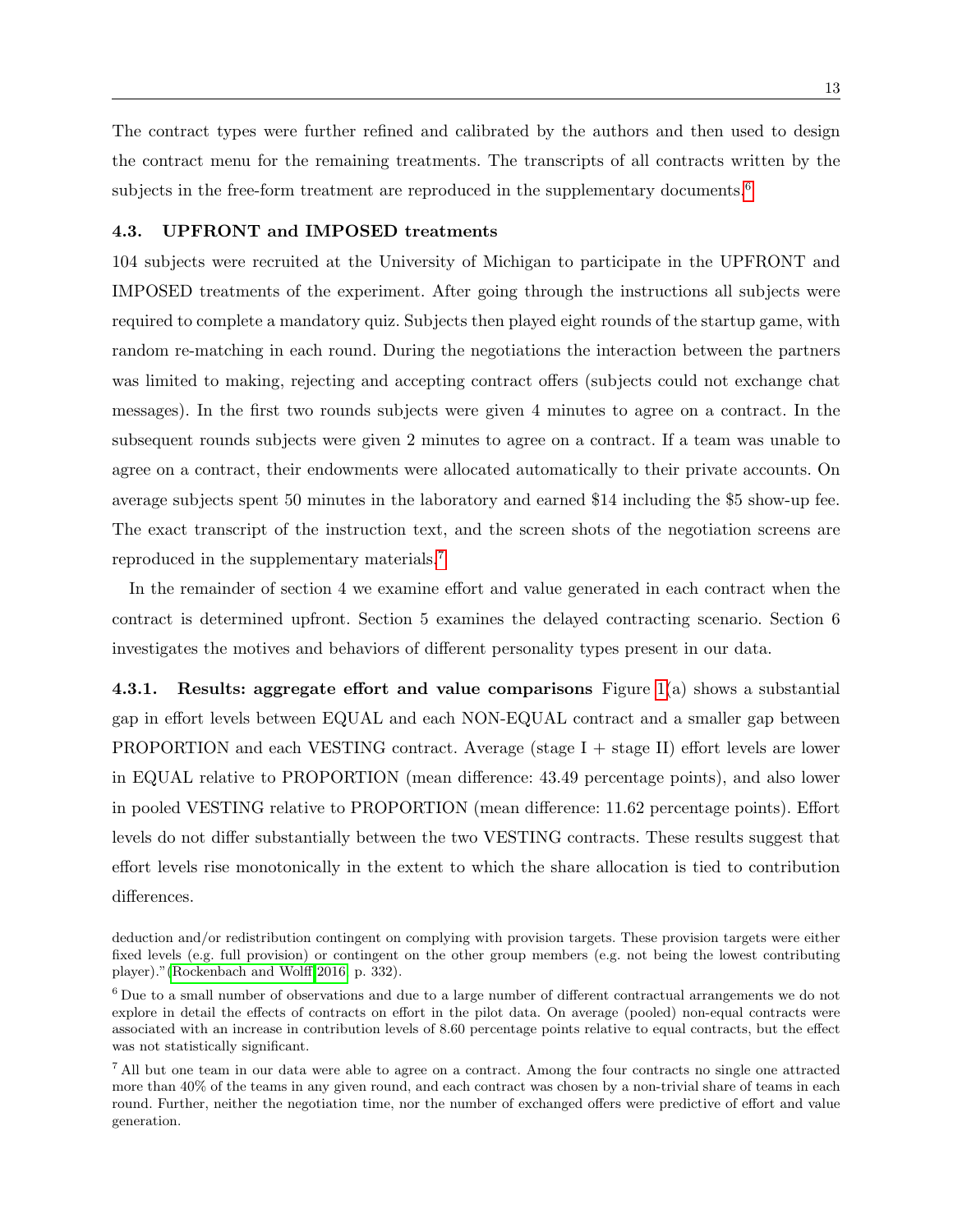

<span id="page-13-0"></span>Figure 1 Mean effort levels and effort distributions (UPFRONT and IMPOSED treatments)

Not only the means, but also the distributions of effort levels in the UPFRONT negotiation scenario differ between contracts, as shown in figure [1\(](#page-13-0)b). In particular, each NON-EQUAL contract dominates EQUAL contracts in terms of effort and total value generated  $(V)$  in the sense of first order stochastic dominance (all  $p < 0.01$ ).<sup>[8](#page-13-1)</sup> This suggests that an investor would prefer to fund a team with a non-equal contract regardless of risk sensitivity. Further, figure [1\(](#page-13-0)b) suggests that the advantage of PROPORTION contracts relative to VESTING contracts is driven by frequent nearmaximum effort levels in the former. Indeed, over two thirds of the observations in PROPORTION contracts feature effort levels above 80% of the subject's endowment, compared to only one third of the observations in VESTING contracts.

Compared to the robust differences in contract performance with endogenously selected contracts, the differences between exogenously imposed contracts are small. In particular, figure 1(c) shows that the effort gap between PROPORTION and EQUAL contracts is approximately 9 percentage points. These results suggest that it is not the incentive structure of the contract that matters most for contract performance, but the personal characteristics of those who select these contracts.

<span id="page-13-1"></span><sup>8</sup> This result is obtained using tests based on quantile regressions discussed in [Ng et al.](#page-32-13) [\(2011\)](#page-32-13).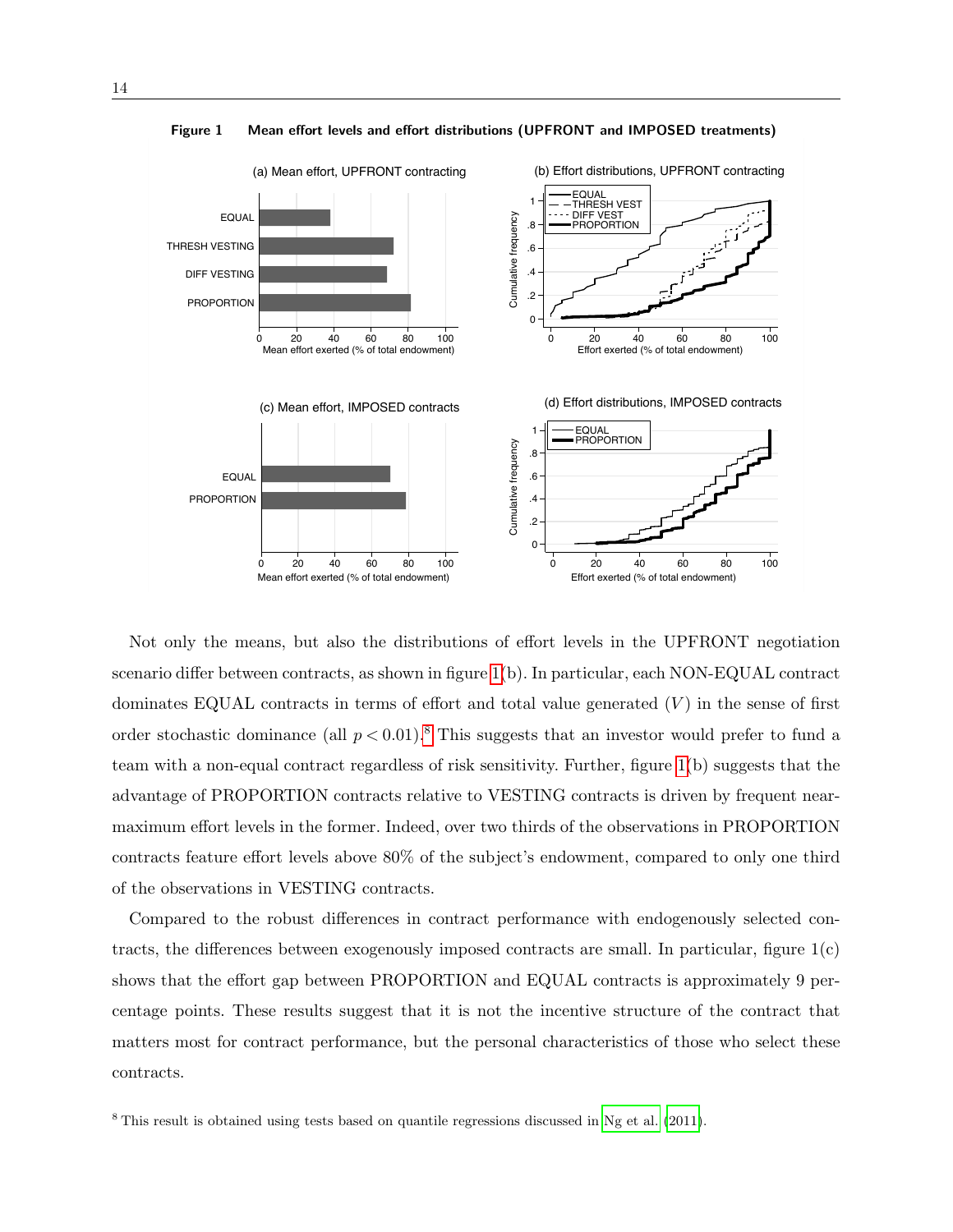4.3.2. Non-parametric tests of effort level differences We have so far examined average effort and value generated in each contract without specifying whether multiple observations of behavior in a contract came from one subject or from multiple subjects. To isolate between-subject differences in behavior we next examine effort levels observed in a single round of the experiment.

In the *first* experimental round of the IMPOSED treatment, the effort gap between EQUAL and PROPORTION contracts is 0.20 percentage points (Rank Sum test,  $p = 0.868$ ). In the *last* experimental round EQUAL falls behind PROPORTION by 7.34 percentage points, with the difference not being statistically significant ( $p = 0.183$ ). In contrast, the *first* round comparison in the UPFRONT negotiation treatment reveals a 27.56 percentage point gap between EQUAL and PROPORTION  $(p = 0.018)$ . Further, that effort gap widens over time reaching 59.95 percentage points in the *last* experimental round  $(p < 0.01)$ . These results suggest that the endogenous contracting environment generates a persistent effort gap between the contracts. Further, the increase of the gap over time suggests that the differences are driven in part by observed partner behaviors, and not by the incentive strength of the contract.

4.3.3. Regression analysis We next examine the effects of contracts on effort using random effects regressions. Columns 1-4 of table [1](#page-15-0) report the effects of PROPORTION contracts on effort when contracts are imposed exogenously by the experimenter (baseline is IMPOSED EQUAL). The coefficients describe the changes in effort levels caused solely by the change in the incentive structure and are free of any selection effects. Column 1 shows that stage I effort levels differ by approximately 8 percentage points between EQUAL and PROPORTION contracts, with the difference being marginally significant ( $p = 0.067$ ). Column 2 shows that this effort gap expands to approximately 10 percentage points and becomes statistically significant as we move from stage I to stage II  $(p=0.027)$ .

Column 3 shows that some of the effort level differences in stage II are explained by the differences in  $V_1$ . This is consistent with our equilibrium predictions. However, column 4 shows that most of this effect is driven by the responses to stage I partner contribution,  $c_{j1}$ . Column 4 breaks  $V_1$  into some of its components and shows that one point increase in stage I partner effort is associated with 0.64 percentage point increase in own stage II effort  $(p < 0.01)$ . In contrast, people are not sensitive to exogenous changes in the returns for investing effort measured by their stage I multiplier,  $m_{i1}$  $(p = 0.872)$ . These results suggest that subjects respond to incentive strength differently than suggested by standard theory, which would predict similar effects on effort of partner contribution and of the randomly assigned multiplier. In our data only the former affects effort levels.

The right half of table [1](#page-15-0) repeats the analysis for the UPFRONT scenario. Columns 5 and 6 show a substantial effort gap between EQUAL and each NON-EQUAL contracts, and an increase in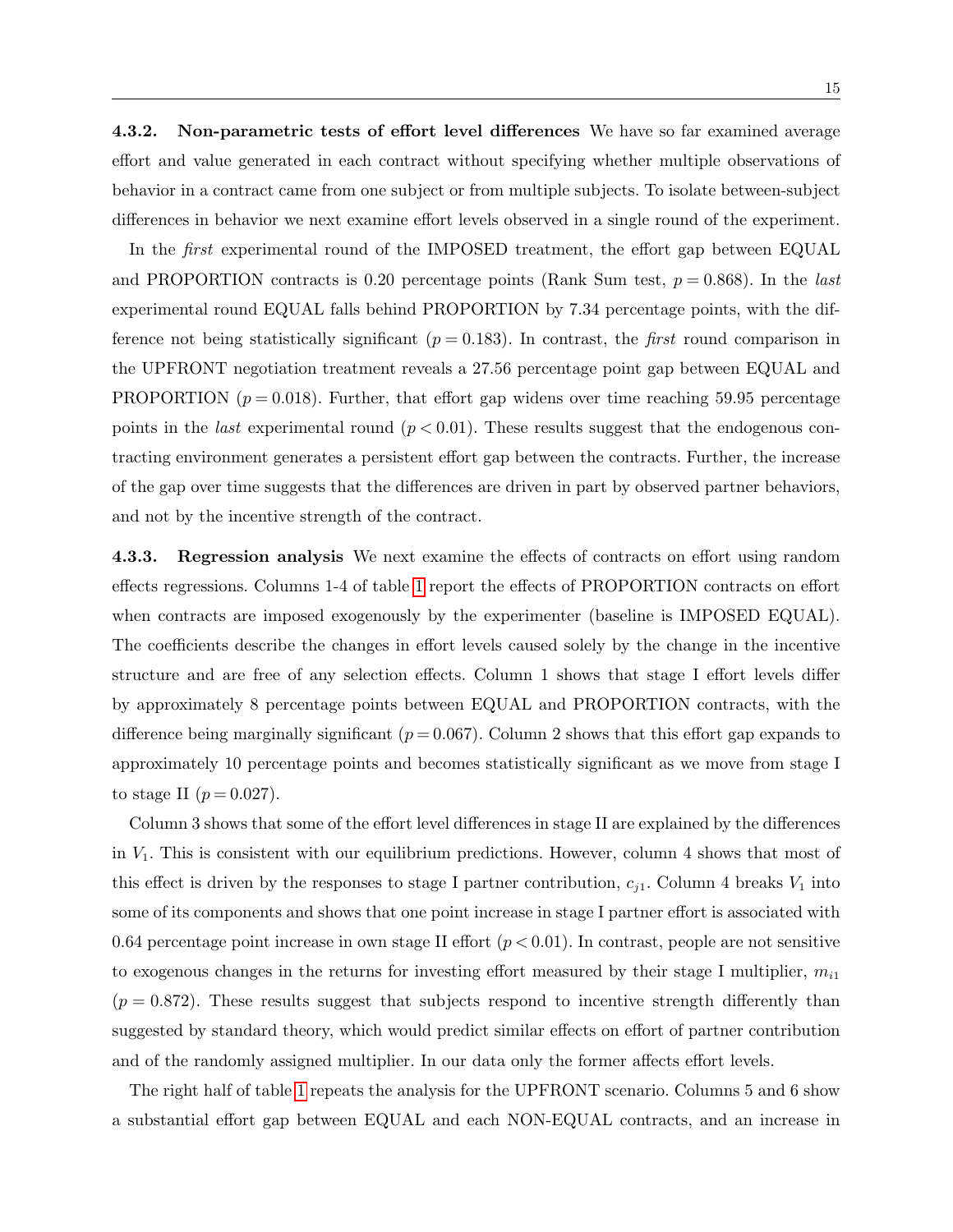| ٠<br>I<br>٠ |
|-------------|
| ٦<br>۰.     |

|                                 | Treatment:<br><b>IMPOSED</b> | Treatment:<br><b>IMPOSED</b> | Treatment:<br><b>IMPOSED</b> | Treatment:<br><b>IMPOSED</b> | Treatment:<br><b>UPFRONT</b>                 | Treatment:<br><b>UPFRONT</b> | Treatment:<br><b>UPFRONT</b> | Treatment:<br><b>UPFRONT</b> |
|---------------------------------|------------------------------|------------------------------|------------------------------|------------------------------|----------------------------------------------|------------------------------|------------------------------|------------------------------|
| Dep. Var:                       | stage I<br>effort            | stage II<br>effort           | stage II<br>effort           | stage II<br>effort           | stage I<br>effort                            | stage II<br>effort           | stage II<br>effort           | stage II<br>effort           |
| EQUAL                           | baseline                     | baseline                     | baseline                     | baseline                     | baseline                                     | baseline                     | baseline                     | baseline                     |
| THRESH VEST                     |                              |                              |                              |                              | $21.655***$<br>(4.855)                       | 29.391***<br>(5.156)         | 25.566***<br>(4.649)         | 27.052***<br>(5.010)         |
| DIFF VEST                       |                              |                              |                              |                              | $20.139***$<br>(4.398)                       | 27.286***<br>(5.337)         | $25.258***$<br>(4.903)       | 25.687***<br>(5.132)         |
| PROPORTION                      | $8.004*$<br>(4.375)          | $9.514**$<br>(4.295)         | $7.391^{\ast}$<br>(4.031)    | $8.598**$<br>(4.266)         | 27.803***<br>(5.018)                         | 36.871***<br>(6.270)         | $31.850***$<br>(5.743)       | 33.634***<br>(6.021)         |
| $V_1$                           |                              |                              | $0.695***$<br>(0.164)        |                              |                                              |                              | $0.821***$<br>(0.117)        |                              |
| Own stage I<br>multiplier       |                              |                              |                              | 0.358<br>(2.221)             |                                              |                              |                              | 0.855<br>(1.357)             |
| Partner stage I<br>contribution |                              |                              |                              | $0.639***$<br>(0.209)        |                                              |                              |                              | $0.742***$<br>(0.130)        |
| Constant                        | 43.827***<br>(8.706)         | 38.930***<br>(9.004)         | $31.271***$<br>(9.168)       | $36.048***$<br>(9.487)       | $28.384$ ***<br>(9.407)                      | 14.675<br>(9.757)            | 8.357<br>(9.179)             | 11.821<br>(9.657)            |
| Observations<br>Subjects        | 400<br>$50\,$                | 400<br>50                    | 400<br>$50\,$                | 400<br>50                    | 432<br>54                                    | 432<br>54                    | 432<br>54                    | 432<br>$54\,$                |
|                                 |                              |                              |                              |                              | Tests of linear combinations of coefficients |                              |                              |                              |
| THRESH VEST-<br>DIFF VEST       |                              |                              |                              |                              | 1.516<br>(2.303)                             | 2.106<br>(1.850)             | 0.309<br>(1.960)             | 1.365<br>(1.918)             |
| THRESH VEST-<br>PROPORTION      |                              |                              |                              |                              | $-6.147**$<br>(3.050)                        | $-7.480**$<br>(3.122)        | $-6.284**$<br>(2.677)        | $-6.582**$<br>(2.626)        |
| DIFF VEST-<br>PROPORTION        |                              |                              |                              |                              | $-7.664***$<br>(2.560)                       | $-9.585***$<br>(2.598)       | $-6.593**$<br>(3.129)        | $-7.947***$<br>(3.115)       |

<span id="page-15-0"></span>Table 1 Effects of contract form on effort

Note. Dependent variable is stage I effort (columns 1 and 5) and stage II effort (columns 2-4 and 6-8). Regression coefficients are obtained using random effects regression, standard errors clustered at subject level. Controls: age, gender, experimental period. \*  $p < 0.1$ , \*\*  $p < 0.05$ , \*\*\*  $p < 0.01$ .

the gap as we go from stage I to stage II. In particular, PROPORTION contracts are associated with an effort increase of 28 (37) percentage points in stage I (stage II) relative to EQUAL. Given that the stage I (stage II) effort gap was 8 (10) percentage points in the IMPOSED scenario, over 70% of the differences in contract performance appear to be driven by factors other than the incentive strength of the contracts. Further, each VESTING contract is associated with lower effort relative to PROPORTION contract. However, these differences are at most 9.6 percentage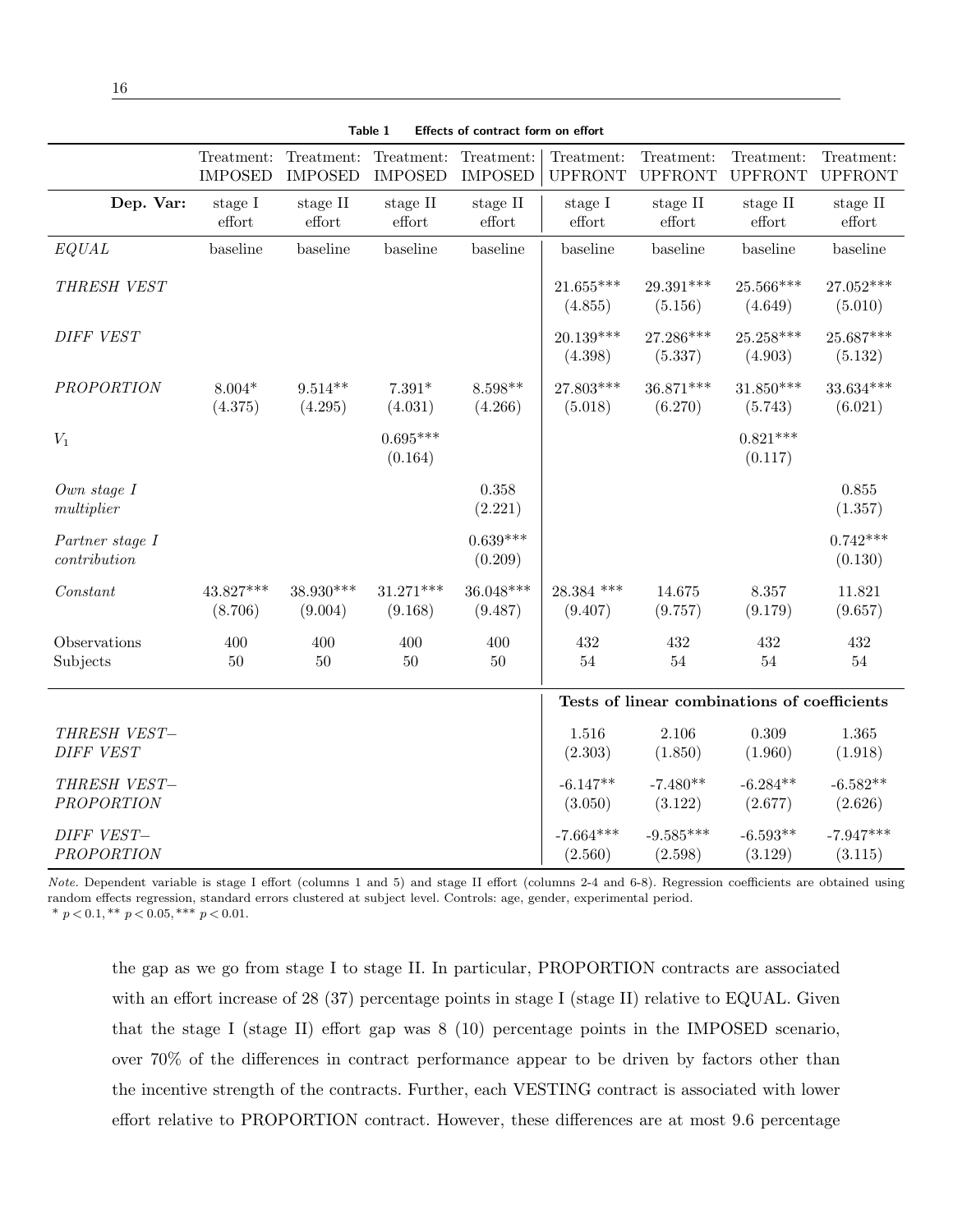points (Wald tests,  $p = 0.017$  and  $p = 0.000$ ). There are no significant differences between the two VESTING contracts ( $p = 0.255$ ). Columns 7 and 8 suggest that some of the changes in effort are, again, a result of the subjects reacting to observed partner behavior, and not to differences in incentive strength. Column 8 shows that the effect of own stage I multiplier on stage II effort is not statistically significant  $(p = 0.529)$  whereas the effect of partner contribution is statistically significant  $(p = 0.000)$ .

Summing up our results so far, EQUAL contracts are associated with uniformly lower effort levels compared to each NON-EQUAL contract. However, over 70% of the effort gap is driven by factors other than the incentive strength of the contract. Even with exogenously imposed contracts effort differences are driven in part by reactions to partner behavior, and not by the strength of incentives alone.

#### 4.4. Discussion

While our results are consistent with the conventional wisdom that equal splits are associated with low value generation, our data suggest that this is not driven by the differences in incentive strength. If incentive strength drives the differences in effort, we should observe robust differences in contract performance even when contracts are imposed exogenously rather than being selected endogenously by the team. However, we see the opposite, that 75% of the effort gap between contracts disappears when contracts are imposed externally. In the latter scenario selection is not possible, suggesting that the effort gap between contracts is driven by the individuals with socially desirable behaviors selecting into non-equal contracts and vice versa.

Further, if subjects respond to incentive strength alone (as standard theory would predict), we should observe similar reactions to partner-driven and exogenous changes to the marginal return for investing effort into the startup. However, we again see substantial deviations from theory predictions. Effort levels do not change in response to exogenous changes in productivity but do change in response to partner effort, suggesting that initial effort can be a salient signal that drives (or reduces) cooperative behaviors in the team. In the next section we show that not only effort levels, but also contract choices can be affected by initial effort signals when effort information is available to the team prior to contract selection.

In addition to the effort gap between equal and non-equal contracts our data reveal some differences between the non-equal contracts. However, these differences are substantially smaller, relative to the equal/non-equal gap. This, again, is consistent with the incentive strength being a secondary factor in our data. If incentive strength was the main driving force, we should observe robust performance differences between proportional contracts and vesting contracts because vesting contracts impose only a mild penalty for free-riding. However, effort and value differences between vesting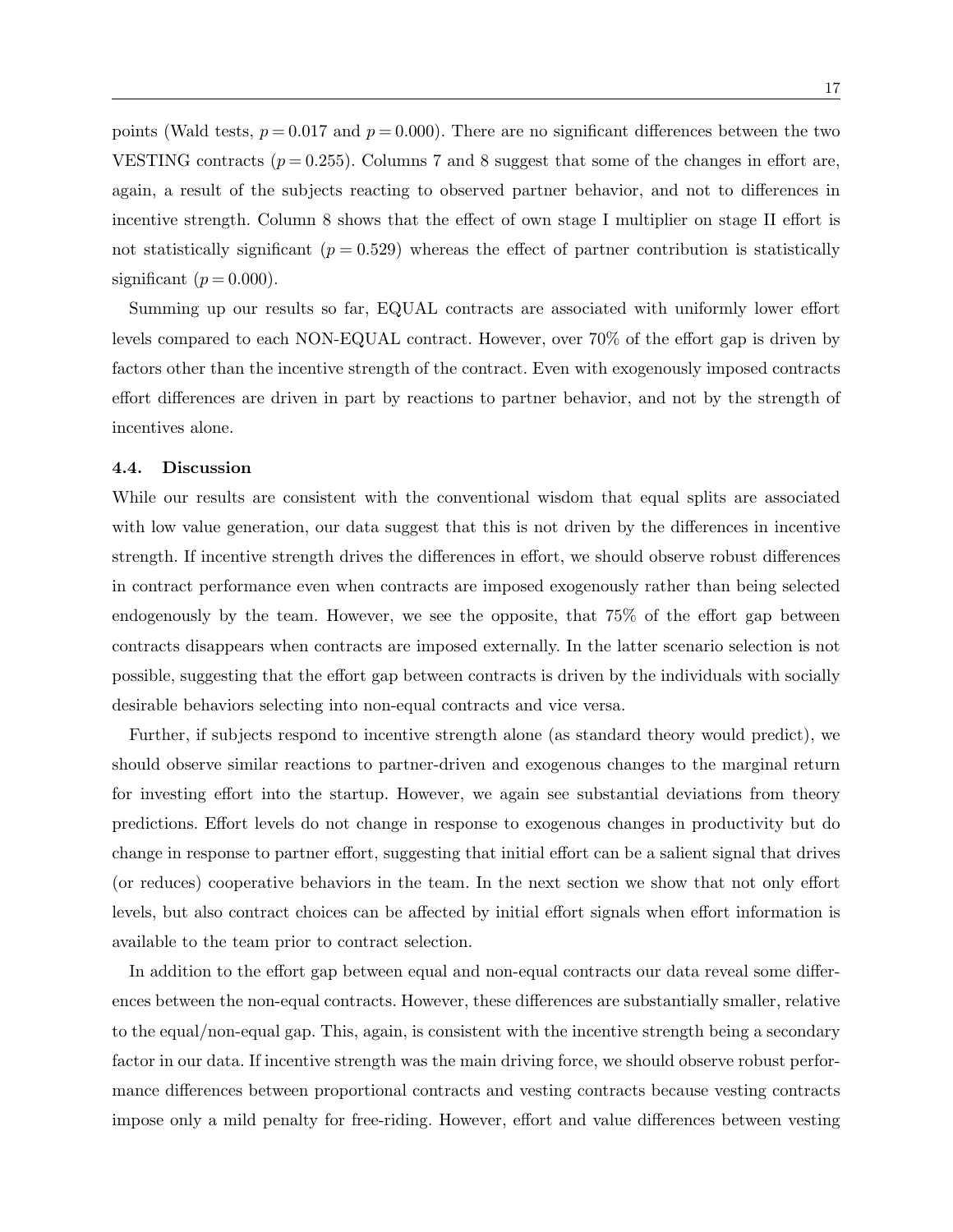and proportional contracts are small. In section 6 we show that this is primarily because vesting contracts attract fewer undesirable founder types, relative to equal contracts.

Selection patterns similar to ours have been observed in the experimental economics literature (Gürerk et al. 2006, [Sutter et al. 2010,](#page-33-6) Dal Bó et al. 2010). This literature shows that individuals with undesirable behaviors are frequently opposed to high-powered incentive regimes. However, much of the literature focuses on examining behavior in one-shot interactions characterized by a conflict between what is socially efficient and individually optimal. Our study is different in that it presents teams with a more contextualized environment (involving risky and partner-dependent returns to effort investment) that is more reflective of collaborative work in startups. Further, the contracting process itself is designed to reproduce the contracting dynamics in startups with a range of available contracting options from equal to fully contribution-proportional. Such contractual division rules have not been examined in the literature, which has mainly focused on voting-based reward allocation and voluntary punishment of free-riders (Gürerk et al. 2006, [Cappelen et al.](#page-30-4) [2007,](#page-30-4) [Sutter et al. 2010,](#page-33-6) Dal Bó et al. 2010).

Our results so far suggest that contractual offers may signal something about the personality type of the individual when contracting happens upfront. Many entrepreneurial teams, however, delay contracting until at least some work is done [\(Wasserman 2012,](#page-33-0) [Hellmann and Wasserman](#page-32-5) [2016\)](#page-32-5). In that case founders can observe each other's collaborative behaviors, which can provide another signal into the personality of the partner, prior to contracting. In section 5 we investigate the consequences of this additional signal.

# 5. Delayed contracting

In this section we examine a scenario in which equity contracting is delayed until after stage I. The sequence of events is similar to the UPFRONT contracting treatment, however the order of the stage I contribution phase and the negotiation phase is reversed.

#### 5.1. Model parameters and equilibrium predictions

As in the UPFRONT treatment, each subject is endowed with 10 units of effort to be allocated between the risky startup account and the safe private account in each of the two contribution stages. As previously, the effort allocated to the startup account is multiplied by 0.5, 1 or 2 with probabilities 0.25, 0.5 and 0.25. The contract parameters are as follows:

$$
\sigma_i^{EQUAL} = 0.5
$$
\n
$$
\sigma_i^{THRESH\ VESTING} = \begin{cases}\n0.3 & \text{if } \{c_{i2} < c^{THRESH} \land c_{j2} \geq c^{THRESH} \} \\
0.7 & \text{if } \{c_{i2} \geq c^{THRESH} \land c_{j2} < c^{THRESH} \} \\
0.5 & \text{otherwise}\n\end{cases}
$$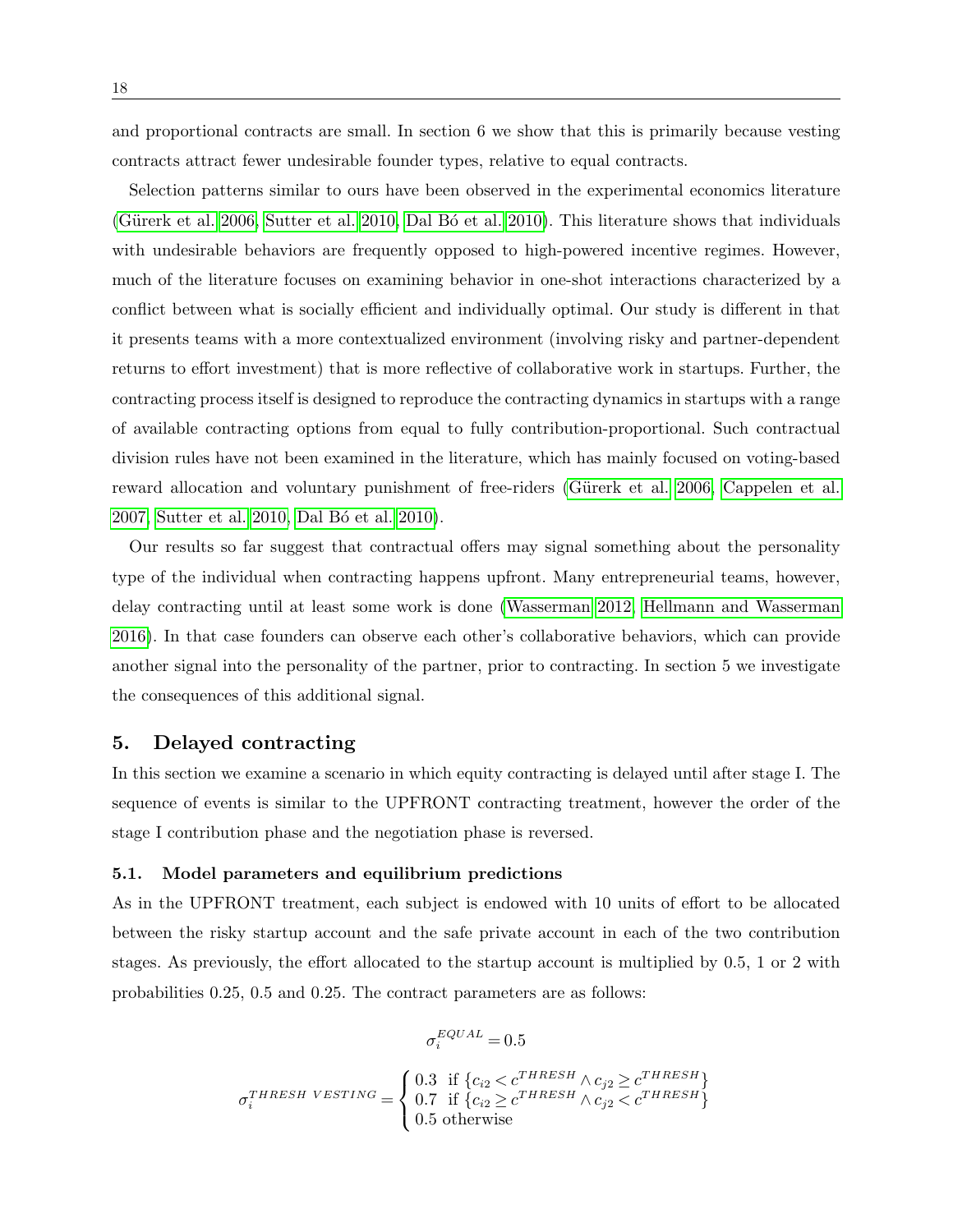$$
\sigma_i^{DIFF\ VESTING} = \begin{cases}\n0.3 & \text{if } \{c_{j2} - c_{i2} \ge c^{DIFF}\} \\
0.7 & \text{if } \{c_{i2} - c_{j2} \ge c^{DIFF}\} \\
0.5 & \text{otherwise}\n\end{cases}
$$
\n
$$
\sigma_i^{PROPORTION} = \frac{c_{i2}}{c_{i2} + c_{j2}}
$$

Notice that because our investigation focuses on forward-looking, ex ante symmetric contracting, the allocation of shares in DELAYED NON-EQUAL contracts is based on stage II contributions and is independent of stage I contributions. The equilibrium structure is similar to the UPFRONT scenario. Different contracts feature different off-equilibrium path predictions for stage II, but identical (full effort) predictions for stage I. Complete characterization of the equilibrium is relegated to the supplementary materials.

#### 5.2. Experimental results

Aggregate effort and value levels (averaged over all contracts) are similar in the UPFRONT and the DELAYED treatments. On average, subjects invest 67 (70) percent of their effort endowment and their team value V is 278 (273) points in the UPFRONT (DELAYED) treatments.<sup>[9](#page-18-0)</sup>

However, there appears to be an interactive effect of contract form and contracting time on effort (see fig. [2\)](#page-19-0). In particular, the effort gap between EQUAL and NON-EQUAL contracts, as well as the gap among the NON-EQUAL contracts both shrink substantially in the DELAYED treatment relative to the UPFRONT scenario. When contracting is delayed, the gap between EQUAL and THRESH VESTING (DIFF VESTING) is 17.8 (12.3) percentage points. Further, THRESH VESTING exhibit effort levels on par with PROPORTION, while both THRESH VESTING and PROPORTION perform better than DIFF VESTING with the difference of 4.53 and 5.90 percentage points, respectively.

5.2.1. Regression analysis Table [2](#page-20-0) examines the effects of contracts on effort levels more formally, using random effects regressions. Column 1 shows that none of the stage I effort differences between contracts are statistically significant. This result is strikingly different from the UPFRONT scenario, in which we saw substantial stage I effort differences between contracts. Column 2 shows that both VESTING and PROPORTION contracts are associated with increased stage II effort relative to EQUAL contracts (all  $p < 0.01$ ). However, these effort differences shrink by about 60 to 70 percent, relative to the UPFRONT scenario suggesting that contract form and contracting

<span id="page-18-0"></span><sup>9</sup> Random effects regressions confirm that there are no significant effort or value differences between pooled UPFRONT and pooled DELAYED treatments  $(p > 0.1)$ . However, teams split their effort endowments somewhat differently between stage I and stage II in UPFRONT and in DELAYED. Given the multiplicative structure of the startup value function  $(V = V_1 \times V_2)$  the efficient allocation of a fixed amount of effort (from the team perspective) would be to split effort evenly between the stages. Such even allocations of effort are observed in all UPFRONT contracting scenarios. In contrast, in all DELAYED NON-EQUAL scenarios subjects increase effort by 15 to 20% as they go from stage I to stage II.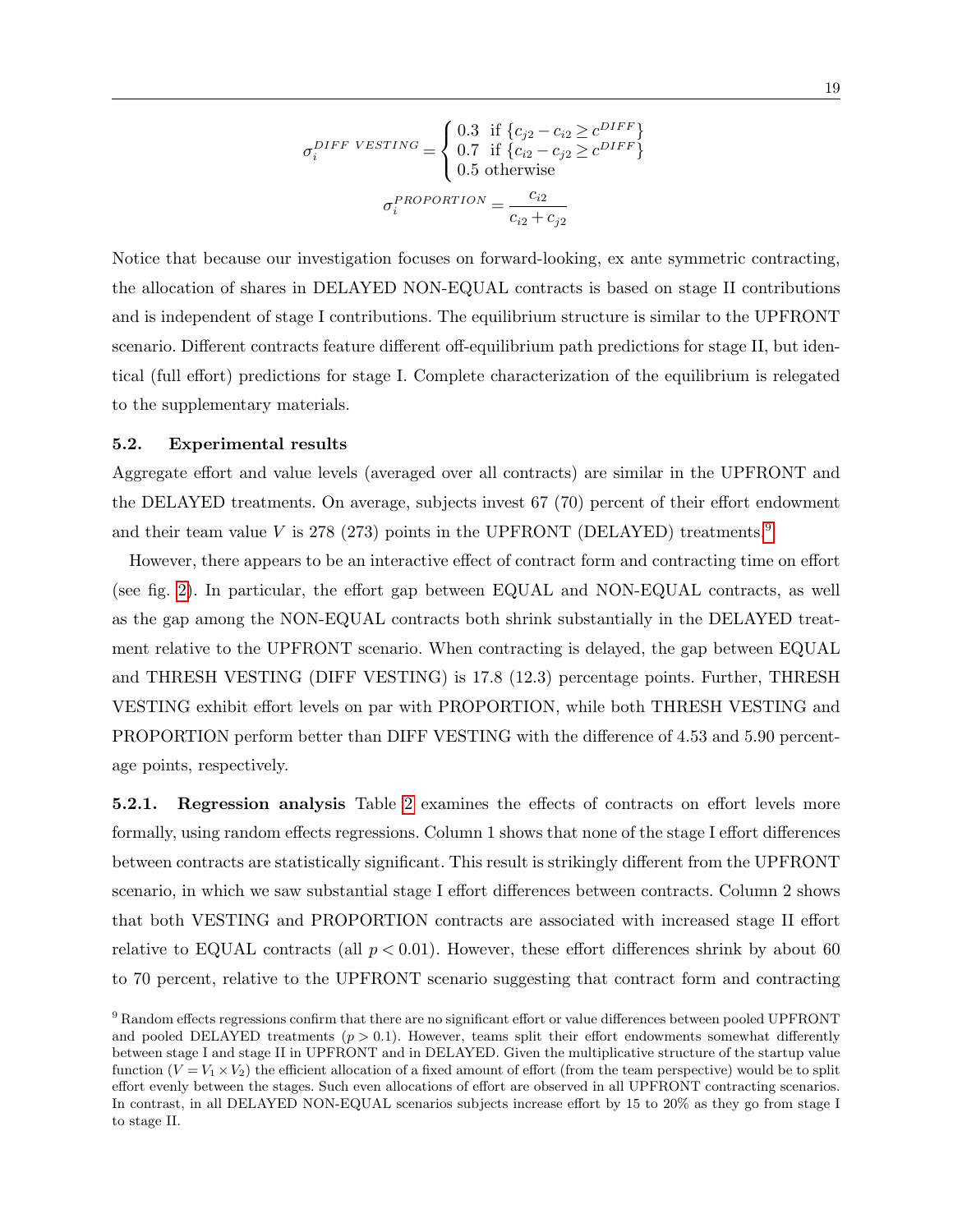

<span id="page-19-0"></span>Figure 2 Mean effort and effort distributions in the DELAYED treatment

time have an interactive effect on effort. Column 3 of table [2](#page-20-0) shows that the effect of  $V_1$  on effort is significant  $(p < 0.01)$ , but the strength of the effect is, again, reduced relative to the UPFRONT scenario (UPFRONT:  $\beta = 0.821(0.117)$ , DELAYED:  $\beta = 0.369(0.088)$ ). Column 4 suggests that this is driven primarily by a drop in the effect of stage I partner contribution on subsequent effort, both in terms of magnitude and statistical significance (UPFRONT:  $\beta = 0.742(0.130)$ , DELAYED:  $\beta = 0.197(0.129)$ .

In sum, in the DELAYED scenario more egalitarian regimes perform better while the contribution-proportional regime performs slightly worse relative to the UPFRONT scenario. Further, partners' stage II effort is less sensitive to mutual stage I effort levels. Both these effects may be driven by the availability of effort information prior to contracting, allowing founders to identify free-riders early on and to reduce the appeal of free riding by choosing NON-EQUAL contracts. This behavior will be examined next.

5.2.2. Negotiation dynamics and contract choices in DELAYED Similarly to the UPFRONT scenario, each contract is chosen by a non-trivial share of the teams in each experimental round, and no contract dominates the contracting decisions in the DELAYED treatment. However, an examination of the negotiation dynamics reveals some important differences between the UPFRONT and DELAYED treatments. In particular, in the DELAYED scenario teams negotiate longer (UPFRONT: 23.47 seconds, DELAYED: 34.99 seconds, random effects regression:  $p < 0.001$ ) and exchange significantly more offers before agreeing on a contract (UPFRONT: 2.09 offers, DELAYED: 3.04 offers,  $p < 0.001$ ). These results suggest that individuals are more persistent in pursuing their contract preferences when contracting is delayed.

Further, our data suggest that the increased intensity of the negotiations in the DELAYED scenario is driven primarily by the teams arguing about choosing (or not) EQUAL division contracts. On average, when EQUAL contracts are mentioned during the negotiations teams spend more time negotiating (49.15 seconds vs. 27.87 seconds, random effects regression:  $p < 0.001$ ) and exchange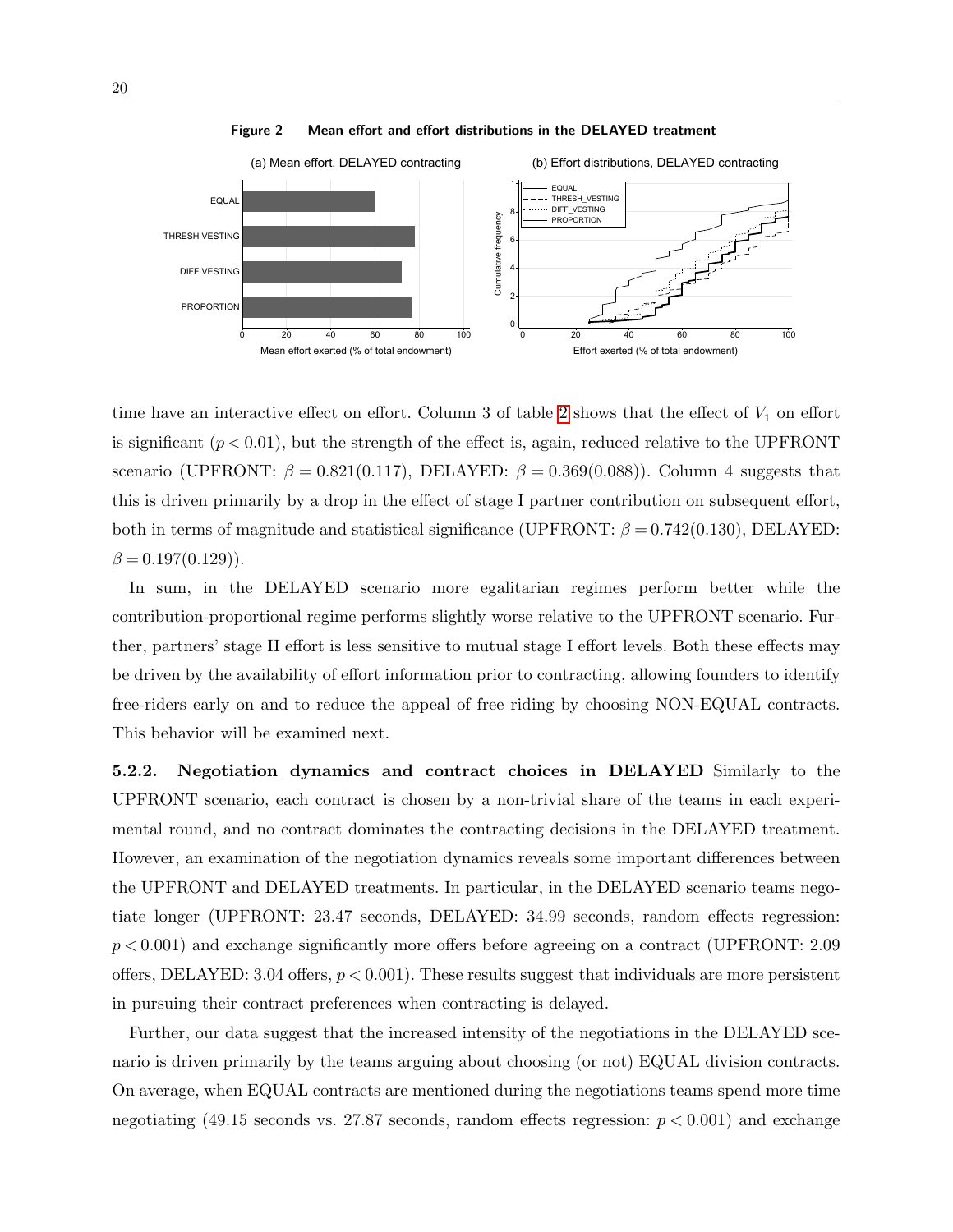|                              | Treatment:              | Treatment:                                   | Treatment:            | Treatment:       |
|------------------------------|-------------------------|----------------------------------------------|-----------------------|------------------|
|                              | <b>DELAYED</b>          | <b>DELAYED</b>                               | <b>DELAYED</b>        | <b>DELAYED</b>   |
| Dep. Var:                    | stage I                 | stage II                                     | stage II              | stage II         |
|                              | $\operatorname{effort}$ | effort                                       | effort                | effort           |
| EQUAL                        | baseline                | baseline                                     | baseline              | baseline         |
| THRESH VESTING               | 2.508                   | $12.501***$                                  | $13.128***$           | 12.479***        |
|                              | (3.348)                 | (4.123)                                      | (4.116)               | (4.163)          |
| DIFF VESTING                 | 0.272                   | $11.154***$                                  | $11.664***$           | $11.175***$      |
|                              | (2.867)                 | (3.536)                                      | (3.523)               | (3.549)          |
| PROPORTION                   | 0.804                   | $16.611***$                                  | 17.318***             | $16.680***$      |
|                              | (3.266)                 | (3.965)                                      | (4.002)               | (3.999)          |
| $V_1$                        |                         |                                              | $0.369***$<br>(0.088) |                  |
| Own stage I multiplier       |                         |                                              |                       | 0.356<br>(1.022) |
| Partner stage I contribution |                         |                                              |                       | 0.197<br>(0.129) |
| Constant                     | $36.624***$             | $40.602***$                                  | $37.131***$           | 39.497***        |
|                              | (12.248)                | (12.032)                                     | (11.565)              | (12.144)         |
| Observations                 | 470                     | 470                                          | 470                   | 470              |
| Subjects                     | 56                      | 56                                           | 56                    | 56               |
|                              |                         | Tests of linear combinations of coefficients |                       |                  |
| THRESH VESTING-              | 2.235                   | 1.347                                        | 1.465                 | 1.304            |
| DIFF VESTING                 | (2.041)                 | (2.245)                                      | (2.262)               | (2.245)          |
| THRESH VESTING -             | 1.704                   | $-4.110*$                                    | $-4.189*$             | $-4.201*$        |
| PROPORTION                   | (2.166)                 | (2.273)                                      | (2.287)               | (2.377)          |
| DIFF VESTING -               | $-0.531$                | $-5.457**$                                   | $-5.654**$            | $-5.505**$       |
| PROPORTION                   | (1.977)                 | (2.367)                                      | (2.303)               | (2.296)          |

<span id="page-20-0"></span>Table 2 Effects of contract form on effort in the DELAYED treatment

Note. Dependent variable is stage I effort (columns 1) and stage II effort (columns 2-4). Regression coefficients are obtained using random effects regression, standard errors clustered at subject level. Two observations were removed because the team was not able to agree on a contract. Five of the six experiment sessions involved 8 experimental periods, one session involved 10 experimental periods (programming error). Qualitative results are not sensitive to omitting that session. Controls: age, gender, experimental period. \*  $p < 0.1$ , \*\*  $p < 0.05$ , \*\*\*  $p < 0.01$ .

more offers (4.73 offers vs. 2.18 offers,  $p < 0.001$ ), relative to the teams that do not consider EQUAL contracts.

In addition to increased negotiation intensity in the DELAYED scenario, the probability of the partner accepting an EQUAL offer is positively correlated with the proposer's stage I contribution level ( $\rho = 0.20$ ,  $p = 0.056$ ). Indeed, EQUAL contract proposers can convince their partners to agree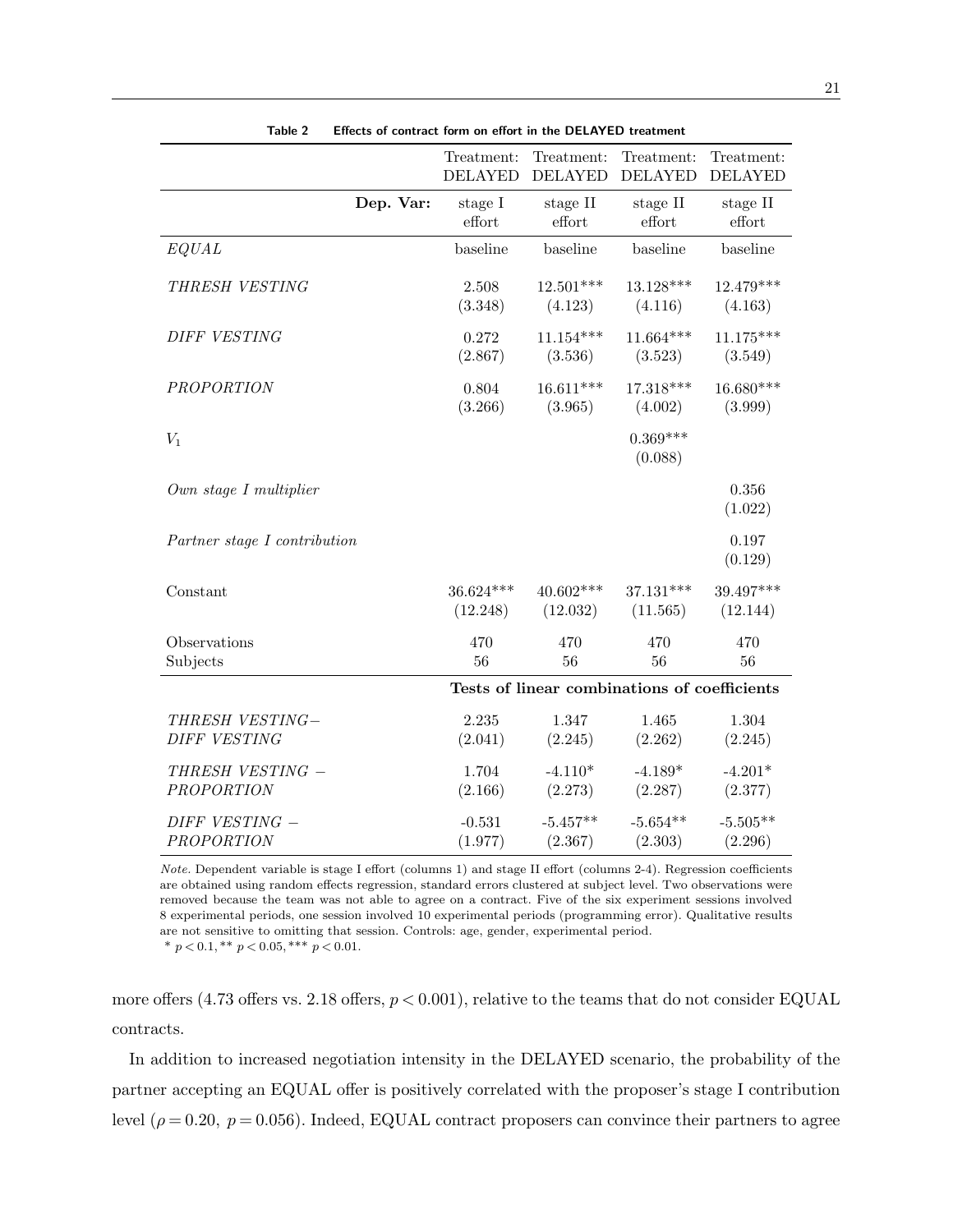<span id="page-21-0"></span>

Figure 3 Response to contract proposals, as a function of proposer's stage I contribution (DELAYED)

Note. Predictive margins of response to contract offers are displayed. Predictions are obtained using Multinomial Logit regressions of response (0: reject, 1: counteroffer, 2: accept) on the proposer's contribution level. Standard errors are clustered at subject level. For the regression specification and detailed estimation results see Appendix A.

to an equal split only if they show evidence of high effort, as shown in figure [3](#page-21-0) (see Appendix A for estimation details). Specifically, if the proposer contributes nothing to the startup in stage I, her EQUAL offer will be accepted with 20% probability. However, if the proposer contributes the maximum possible value, 20 points, then her offer will be accepted with 60% probability. On average, the odds of an EQUAL contract being accepted increase by 11% with each contribution point  $(p = 0.042)$ . In contrast, the probability of acceptance is near-constant at 40 to 50 percent for each NON-EQUAL contract, as illustrated in figures  $3(b)-(d)$ . In fact, the relationship between the proposer's contribution level in stage I and her partner's response is not statistically significant for any NON-EQUAL split offer  $(p > 0.268).^{10}$  $(p > 0.268).^{10}$  $(p > 0.268).^{10}$ 

In sum, the analysis of the negotiation dynamics suggests that with delayed contracting initial effort is an important signal used by teams to decide on the contracts. The availability of effort information affects equal contract proposers who are scrutinized more closely by their partners prior to agreeing to an equal split offer.

<span id="page-21-1"></span> $10$  Figure [3](#page-21-0) uses Multinomial Logit predictions with the response to contract offer as dependent variable (0: accept, 1: counteroffer, 2: reject). For robustness we repeat the analysis using random effects Logit regressions with a binary dependent variable (0: accept, 1: not accept) and find similar results.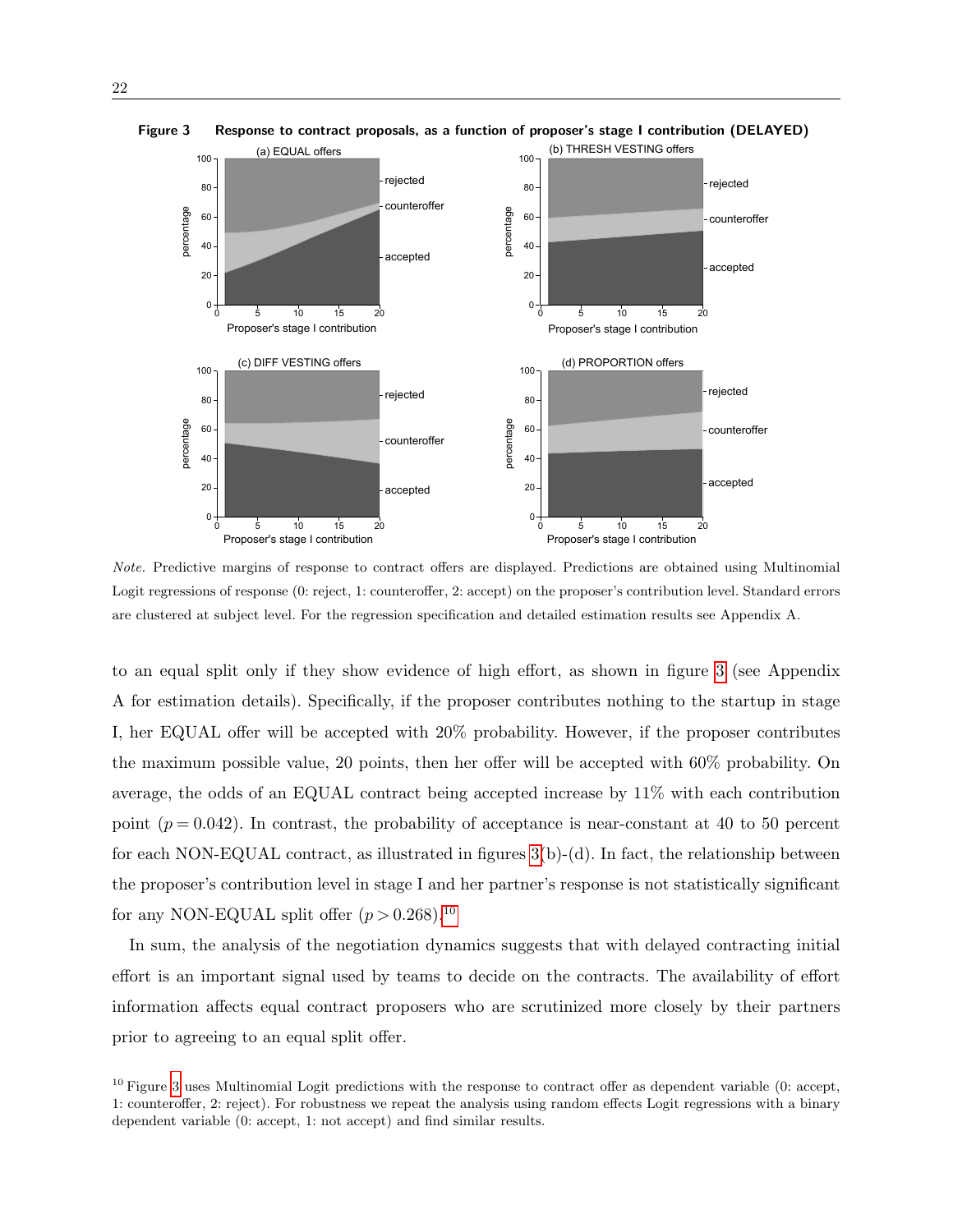#### 5.3. Discussion

When contracting happens prior to the start of collaboration equal division contracts are associated with poor performance, mainly due to self-selection of free-riders into equal contracts. But, when contracting is delayed the effort and value gap between equal and non-equal contracts narrows by more than 60% relative to the upfront scenario. Further, the performance gap among the nonequal contracts, too shrinks to a minimum; in fact effort and value levels in the different non-equal contracts become statistically indistinguishable.

Our investigation of the negotiation dynamics suggests that the narrowing of the contract performance gap is the result of the change in the information available to the team when they select contracts. With upfront contracting, the contract offers are the only signal available to the teams and there are few barriers for free-riders to select into equal division contracts. Further, free-riding (and cooperative) behaviors are reinforced as team partners reciprocate to each other's initial contributions levels. Together, these effects lead to a robust performance gap between equal and non-equal contracts. However, with delayed contracting initial effort is another signal into the personal characteristics of the proposer. Free-riders are revealed early on by their partners, who can refuse equal contracts if they observe low initial effort signals. Further, robust contributors are also revealed early on and others are willing to sign equal contracts with them.

The positive effect of delayed contracting on equal contract performance, while being conjectured in the entrepreneurial contracting literature, has not been validated by data [\(Hellmann and](#page-32-5) [Wasserman 2016,](#page-32-5) [Jared 2016\)](#page-32-6). More generally, the entrepreneurship literature is hesitant to recommend delayed contracting listing two undesirable features of postponing the negotiations. First, not knowing how their efforts will be rewarded, founders may be reluctant to invest effort in the pre-contracting stages. Second, the value of the business (often) increases over time raising the stakes for the founders, which may lead to increased conflict potential and extend the negotiations [\(Wasserman 2012\)](#page-33-0). Our data confirm both these features of delayed contracting. However, our results show that these effects are dominated by the additional effort information exchanged prior to the negotiations, allowing founders to match contracts to personality type. For founders who are concerned with free-riding in their teams but skeptical about performance-based contracts, these results suggest that delaying the contracting can improve performance.

In sum, in the delayed contracting scenario teams' contracting decisions are driven at least partly by the initial effort signals, with the consequence that undesirable founder types are no longer able to self-select into equal contracts. However, the new information available to teams prior to contracting may have other, more indirect effects on behavior of both undesirable and desirable founder types. The next section examines these effects more closely.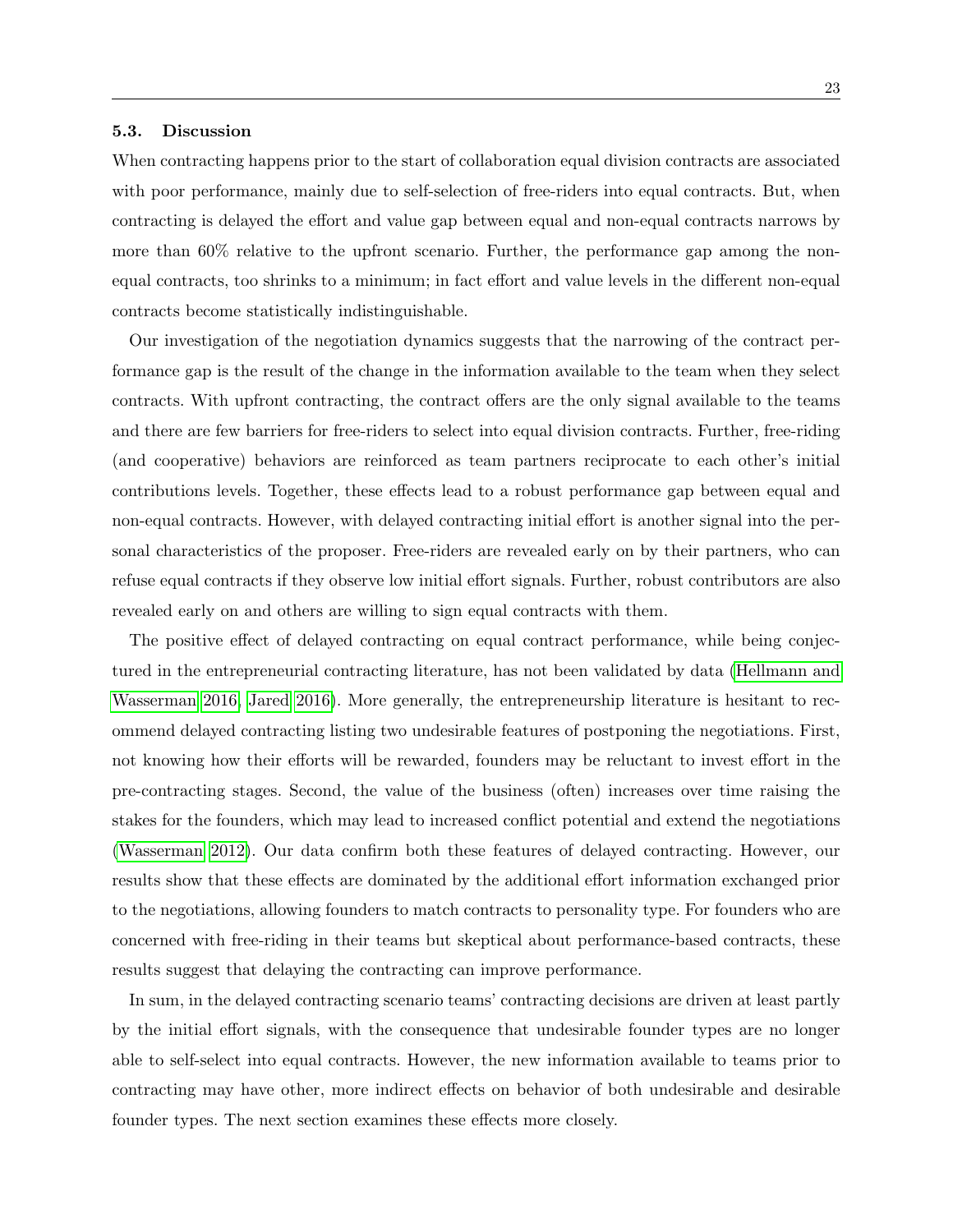# 6. Characterization of types' preferences and behaviors

Our results so far indicate that the effort gap between contracts is driven primarily by the differences in personal characteristics of individuals who select these contracts. Further, the information available to the team prior to contracting matters for contract performance. In the UPFRONT scenario revealed negotiation preferences is the only information available to negotiators, but in the DELAYED scenario teammates have additional information to incorporate into their expectations for future performance. In this section we examine these selection dynamics from a new angle, introducing a taxonomy of personality types who signal their type by the contract form they favor in negotiations. Specifically, our data suggest three types—low contributors, conditional contributors and high contributors—and these behave differently in negotiations and perform differently even under identical contracting regimes and when faced with different partner behaviors.

The examination of type behaviors addresses three open questions in our investigation. First, we have seen that behaviors in our data are driven not solely by self-interest, or at least not in ways predicted by standard incentive theory, so it is useful to characterize the relevant drivers of behavior more explicitly. Second, we have shown that EQUAL contracts attract free-riders. However, it is also useful to examine the differences between those who favor VESTING and those who favor PROPORTION contracts. Third, effort information available to the team prior to contracting has been shown to affect contract performance. Given that each personality type may put different weights on different outcomes, it may be worthwhile to examine how this additional effort information interacts with the types' preference structures.

We next discuss type assignment, the preference structure of each type and type behaviors in each treatment. The description of our estimation methodology, the robustness analyses and a more detailed discussion of the estimation results are left to the supplementary materials.

#### 6.1. Type assignment and types' preferences

While there are many procedures to divide the subject population into types, we use the contract offers subjects accept and reject in negotiations. These negotiation data give a more nuanced window into personality types than the final contracts, because they reflect individual preferences for different division rules (and not team consensus). In our case, the availability of three contractual alternatives lends itself to a three-type taxonomy (low contributors, conditional contributors and high contributors) with each type preferring one of the three contract forms (EQUAL, VESTING, PROPORTION). The label choices for the types will become clear below.<sup>[11](#page-23-0)</sup>

<span id="page-23-0"></span><sup>&</sup>lt;sup>11</sup> We identify low (conditional, high) contributors as subjects who prefer EQUAL (VESTING, PROPORTION) contracts to other contract forms in the initial three experimental rounds. We pool THRESH VESTING and DIFF VESTING into one category because we do not find substantial differences in behaviors between subjects who prefer one of these contracts.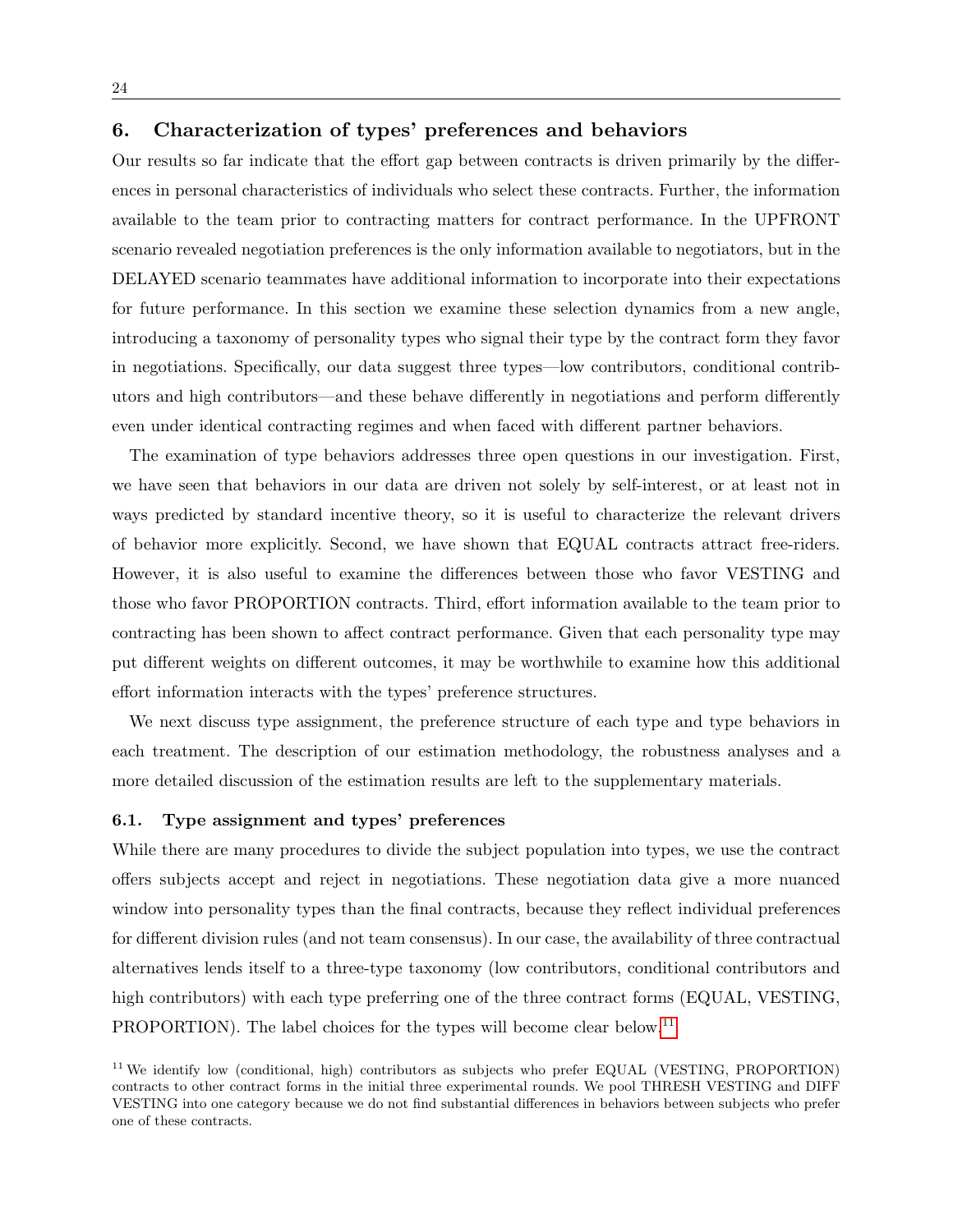|                                       | Relevance for type     |                      |                      |  |  |
|---------------------------------------|------------------------|----------------------|----------------------|--|--|
|                                       | Low                    | Conditional          | High                 |  |  |
| Factor                                | contributor            | contributor          | contributor          |  |  |
| $Own$ profit                          | Yes (marginally sign.) | $\operatorname{Yes}$ | $\operatorname{Yes}$ |  |  |
| Profit differences within team        | No                     | Yes                  | No                   |  |  |
| Effort differences within team        | No.                    | Yes                  | No                   |  |  |
| Exerting less effort than partner Yes |                        | No                   | No                   |  |  |

Table 3 Types' preference structure.

Note. Each factor is computed in terms of expected values. Profit differences within team are computed in relative terms, based on the expected deviation of the share allocated to player  $i$  and the 50% norm [\(Bolton and Ockenfels 2000\)](#page-30-10). Effort differences are computed as expected absolute difference between own effort and partner effort. "Yes" indicates that the corresponding factor is associated with a statistically significant utility coefficient in the type's utility function  $(p < 0.01)$ . "No" indicates that the factor is not associated with a statistically significant utility coefficient in the type's utility function  $(p > 0.1)$ . For detailed results see the supplementary documents.

To allow insight into the drivers of type behaviors we use Conditional Logit analysis [\(McFadden](#page-32-14) [1973\)](#page-32-14). The range of Conditional Logit uses is extensive, but the closest application to ours is the analysis of distributional preferences in the experimental economics literature (see [Frey and Meier](#page-31-13) [2004,](#page-31-13) [Bardsley and Moffatt 2007,](#page-30-11) [Cappelen et al. 2007,](#page-30-4) [Moffatt 2016\)](#page-32-15). In these studies, and in ours, Conditional Logit is used to characterize the preferences of a population by estimating the coefficients in utility models that account for self-interest (profit maximization) and a range of nonself-interest factors. The functional forms of these models are chosen based on their ability to explain the data, both in terms of adding intuition and their econometric fit.

6.1.1. Results Our estimation results indicate that all types are at least partly concerned with own profit maximization. However, the extent to which other factors (not related to narrow selfinterest) affect their decisions differs by type. In particular, low contributors are primarily driven by the desire to work less yet share equally in any profits generated. Further, they put the lowest weight on their own profits relative to the remaining types; in fact the utility coefficient on their own profit is only marginally significant. Indeed, our models show that low contributors are the only type who will tolerate lower earnings if they can invest less effort than their partners. Conditional contributors care more about own profits than low contributors, but are also concerned with effort and payoff of their partners. They will tolerate lower earnings if they can avoid discrepancies in both effort and profits in the team. High contributors are not concerned with anything other than their own payoffs. None of the coefficients on other, nonself-interest factors are statistically significant for them. Table 5 summarizes these results.<sup>[12](#page-24-0)</sup>

<span id="page-24-0"></span><sup>&</sup>lt;sup>12</sup> In this analysis, the utility coefficients are estimated using the UPFRONT data. The reason for omitting the DELAYED data in the utility analysis is the interaction of effort signals and revealed contract preferences in the DELAYED scenario. Detailed description of type assignment for both UPFRONT and DELAYED treatments and the characterization of the utility functions is relegated to the supplementary documents.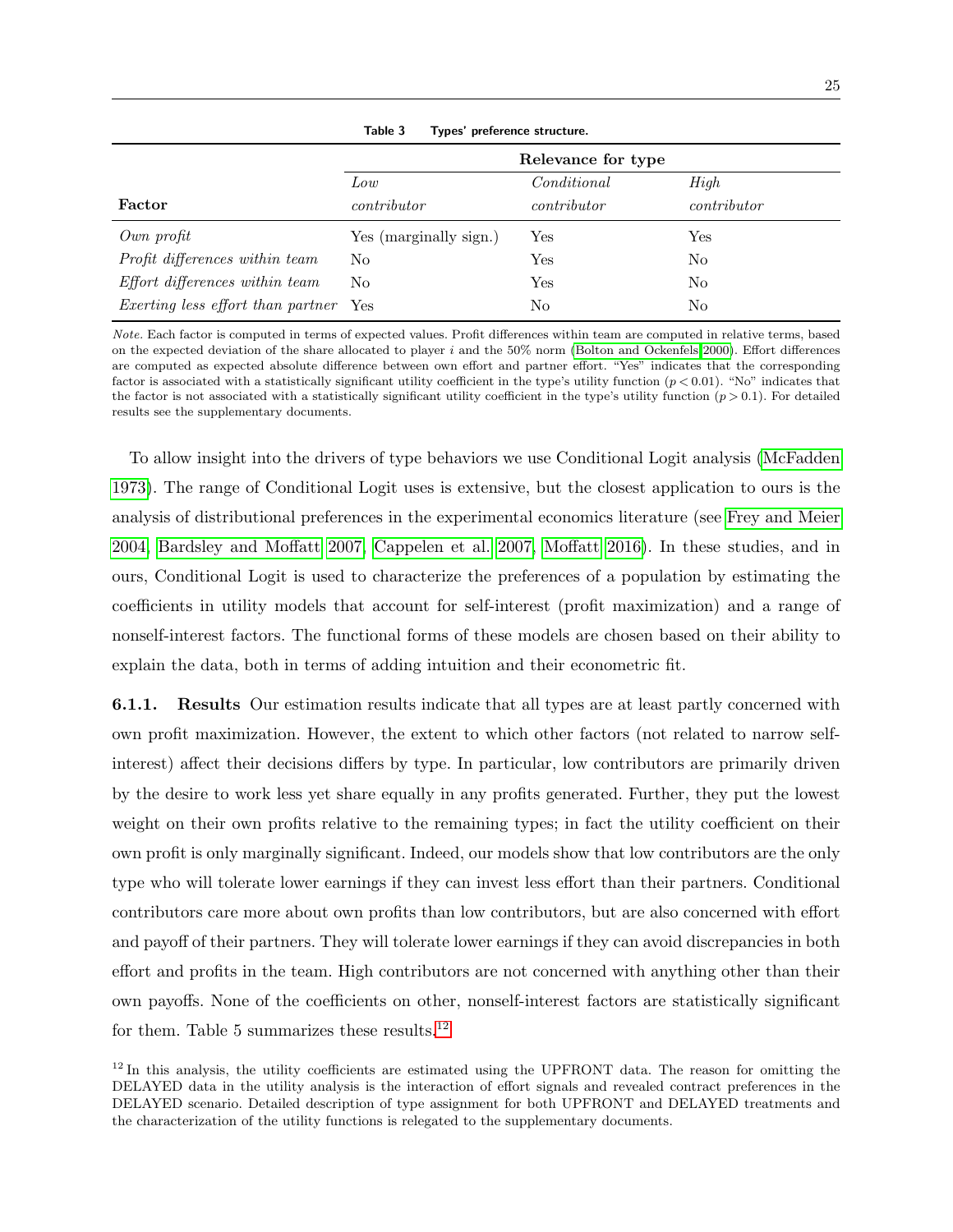

<span id="page-25-0"></span>Figure 4 Contract preferences and effort levels by personality type (UPFRONT treatment)

Note. Contract preferences show the shares of first contract proposals for each type in the UPFRONT treatment (If a subject did not propose any contracts in a given round, he/she is assigned the first contract he/she accepts). Effort comparisons show total (stage  $I$  + stage II) effort as a percentage of endowment. The bar for high contributors in EQUAL is omitted in panel (b) because high contributors never select EQUAL contracts.

#### 6.2. Type behaviors

We next contrast type behaviors in the UPFRONT and DELAYED treatments. We use effort and contracting data from experimental periods 4-8 for these comparisons (Periods 1-3 are excluded because they were used to assign subjects to types).

**6.2.1.** UPFRONT treatment Figure  $4(a)$  shows the contracts preferred by each type.<sup>[13](#page-25-1)</sup> The data reveal that low contributors prefer EQUAL and PROPORTION contracts to VESTING contracts. Conditional contributors are not entirely opposed to EQUAL contracts and PROPORTION contracts, but typically lead with VESTING offers. High contributors express a preference for PRO-PORTION contracts most of the time. They never lead with EQUAL contracts, but sometimes accept and offer VESTING contracts.

The differences in revealed contract preferences of the types were confirmed in Probit regression analysis. Conditional contributors exhibit a stronger preference for VESTING and a weaker preference for EQUAL contracts relative to low contributors, whereas high contributors exhibit a stronger preference for PROPORTION contracts relative to conditional contributors (all  $p < 0.05$ , see Table B.1 in Appendix B for the estimation results). These preferences align with intuition. Further, the types differ not only in the contracts they favor, but also in the contracts they end

<span id="page-25-1"></span><sup>&</sup>lt;sup>13</sup> We measure contract preferences of the types by tracking the initial contract offers they make in the negotiations. If a subject makes no offers in a given round we use the contract he/she accepts in the negotiations. For robustness we replicate the analysis using rejection and acceptance rates of contracts, for each type. These robustness checks yield similar results.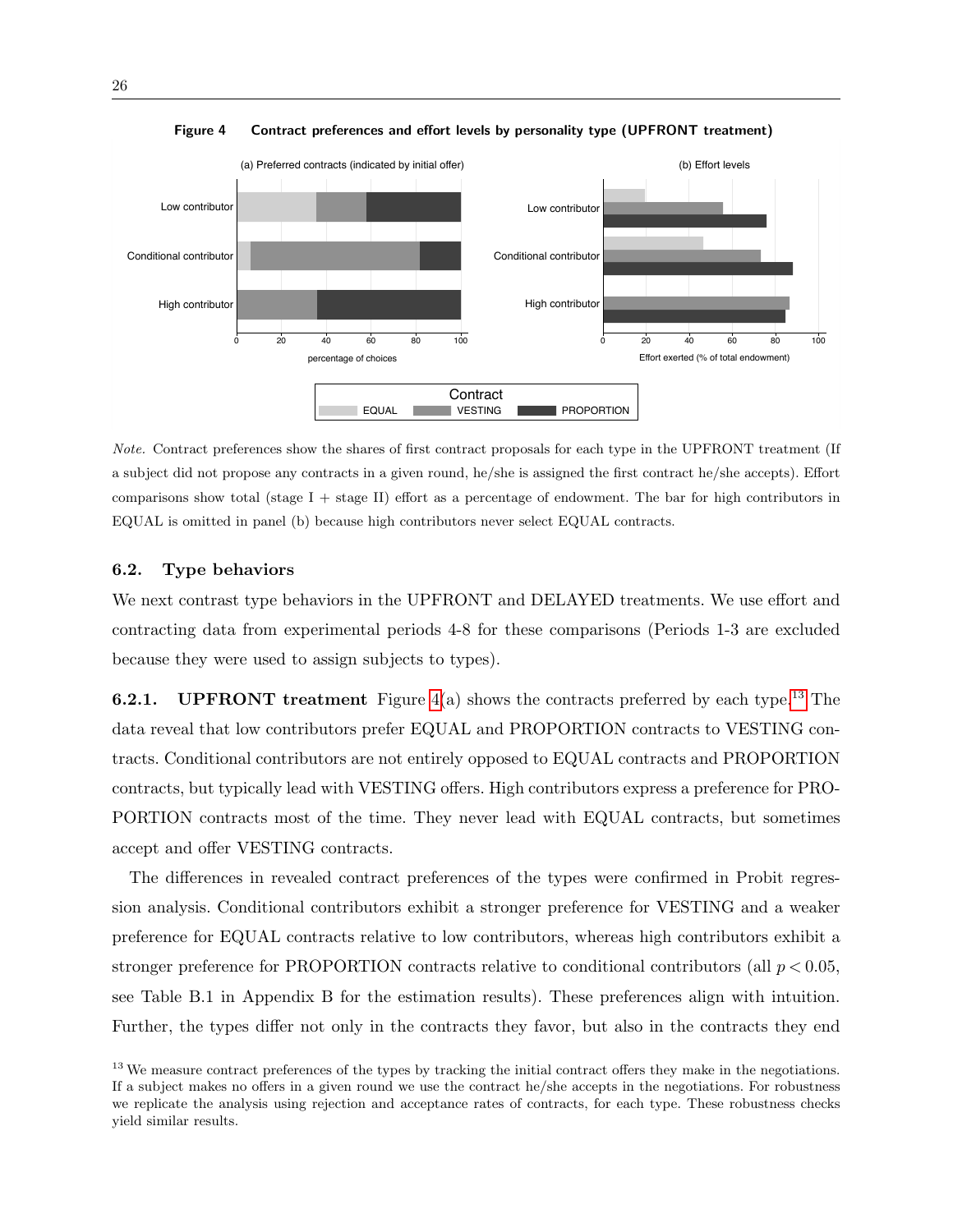up selecting (See column 2 in Table B.1), confirming that the personality mix differs significantly between contracts.[14](#page-26-0)

We now turn to the differences in effort levels between the types. Figure [4\(](#page-25-0)b) reveals that both low and conditional contributors' effort levels are sensitive to the chosen contract form, whereas high contributors are indifferent to the contract form. Further, low contributors exhibit lower effort levels in each contract form relative to the remaining groups. To examine these differences more formally we regress effort levels on the personality type dummy variable and the chosen contract (for estimation results see table B.2 in Appendix B). Indeed, our regression results confirm that low contributors exhibit lower effort relative to both conditional and high types, even after controlling for the contract. Further, comparisons of within-type effort levels suggest that both low and conditional contributors are more sensitive to the contract form than high contributors and that conditional types are the only ones who adjust their stage II effort levels based on observed stage I partner effort (for estimation results see table B.3 in Appendix B).<sup>[15](#page-26-1)</sup>

6.2.2. DELAYED treatment In the UPFRONT treatment individuals signal their type by the contract offers they make and accept in the negotiations. However, in the DELAYED scenario initial effort is another signal that may affect how types behave in the negotiations. Therefore, rather than identifying types based on their initial contract offers (as we did in the UPFRONT scenario), we assign types based on type similarity scores that are computed for each subject based on their contracting and stage II effort decisions.[16](#page-26-2)

Comparisons of type behaviors reveal that the availability of additional effort information changes the contract forms each type prefers in the negotiations and also affects the effort levels they exhibit in contracts. In particular, we have seen that low contributors want to maximize their own payoffs, subject to low effort expenditure. In the UPFRONT treatment, these preferences led to low contributors self-selecting into EQUAL contracts. However, in the DELAYED treatment free-riding intent is revealed early on, with the consequence that low contributors are forced to

<span id="page-26-0"></span> $14$  The result that low contributors prefer PROPORTION to VESTING contracts may appear surprising. However, recall that low contributors care mainly about working less than their partners. This can be done most easily in PROPORTION contracts, in which partner effort is highest among all contracts.

<span id="page-26-1"></span><sup>&</sup>lt;sup>15</sup> We also examine whether types differ in the extent to which they act according to the equilibrium predictions. We examine differences in type behavior when equilibrium analysis predicts full effort provision and when it predicts zero effort provision in stage II and find that both low and conditional contributors deviate from the equilibrium predictions more often than not, and by large amounts, whereas high contributors act in accordance with equilibrium predictions in 73% of the cases.

<span id="page-26-2"></span><sup>&</sup>lt;sup>16</sup> To account for the differences in the initial partner efforts subjects see prior to contracting, we use these data to compute the utility that each subject would enjoy conditional on being low, conditional or high type, given the contracting and stage II effort decisions they make. Using subjects' decisions in periods 1 through 8 we then compute the posterior probabilities for each subject of being the low, conditional or high contributor type and assign each subject to the type with the highest posterior probability. Our estimation procedure and estimation results are described in detail in the supplementary materials.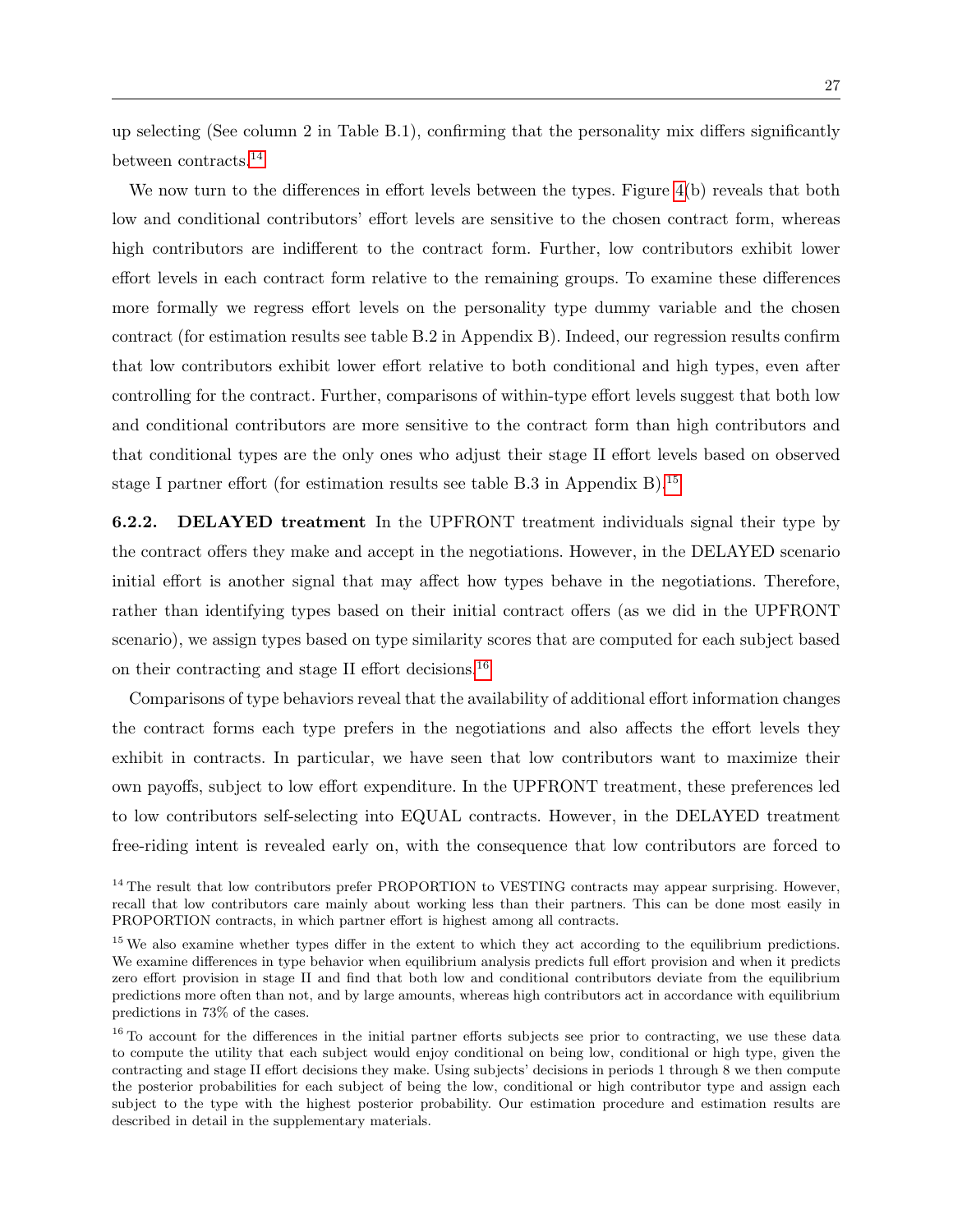either increase initial effort (so that others sign equal contracts with them) or choose NON-EQUAL contracts. Our results show that both these behaviors indeed occur in the DELAYED scenario (Detailed results are relegated to the supplementary documents).

When contracting happens prior to collaborating, conditional contributors are not entirely opposed to EQUAL contracts, but prefer VESTING contracts in which they can avoid excessive free-riding and also reduce profit discrepancies in the team. However, because they are facing more desirable behaviors in DELAYED EQUAL contracts, they become more receptive to EQUAL offers, particularly when they see high initial effort.

High contributors are strongly opposed to EQUAL contracts in the UPFRONT treatment. They exert maximum effort and prefer the strongest incentive scheme to induce their partners to do the same. However, if they observe high initial efforts they may be less inclined to insist on PROPOR-TION contracts, particularly if they believe that initial effort is predictive of future behavior. This should lead to the high contributors becoming more receptive to both EQUAL and VESTING contracts, relative to the UPFRONT scenario. Indeed, our data show that high contributors sometimes (though still less frequently than other types) choose EQUAL contracts, and also continue contributing near-maximum effort in DELAYED EQUAL.

In the aggregate, in the DELAYED scenario low contributors select into EQUAL contracts at a lower rate, while conditional and high contributors select into EQUAL contracts at a higher rate, relative to the UPFRONT scenario. This results in a more even personality mix in each contract, reducing effort and value differences between contracts.

#### 6.3. Discussion

Our data reveal the presence of three behavioral types (low, conditional and high contributors) that differ in their motives and behaviors. While all three types prefer more profit to less, the preference structure for two of the three types is more complex and features tradeoffs of profit for other considerations. Specifically, low contributors do not want to work more than their partners, and will tolerate lower payoffs if they can work less than their partner. Conditional contributors dislike discrepancies in both effort and payoffs within the team. High contributors are driven by self-interest alone, in line with the preferences frequently assumed in standard economic analyses.

In the upfront scenario contractual offers and responses to these offers are the only signals that founders have to work with. Low contributors signal their type by offering and accepting equal contracts, because these allow them to work less yet share equally in any profits generated. If low types end up in non-equal contracts they are not indifferent to incentive strength, but still exert lower effort relative to any other group in that contract. Conditional contributors prefer vesting contracts because these reduce pay inequalities, relative to proportional splits, and at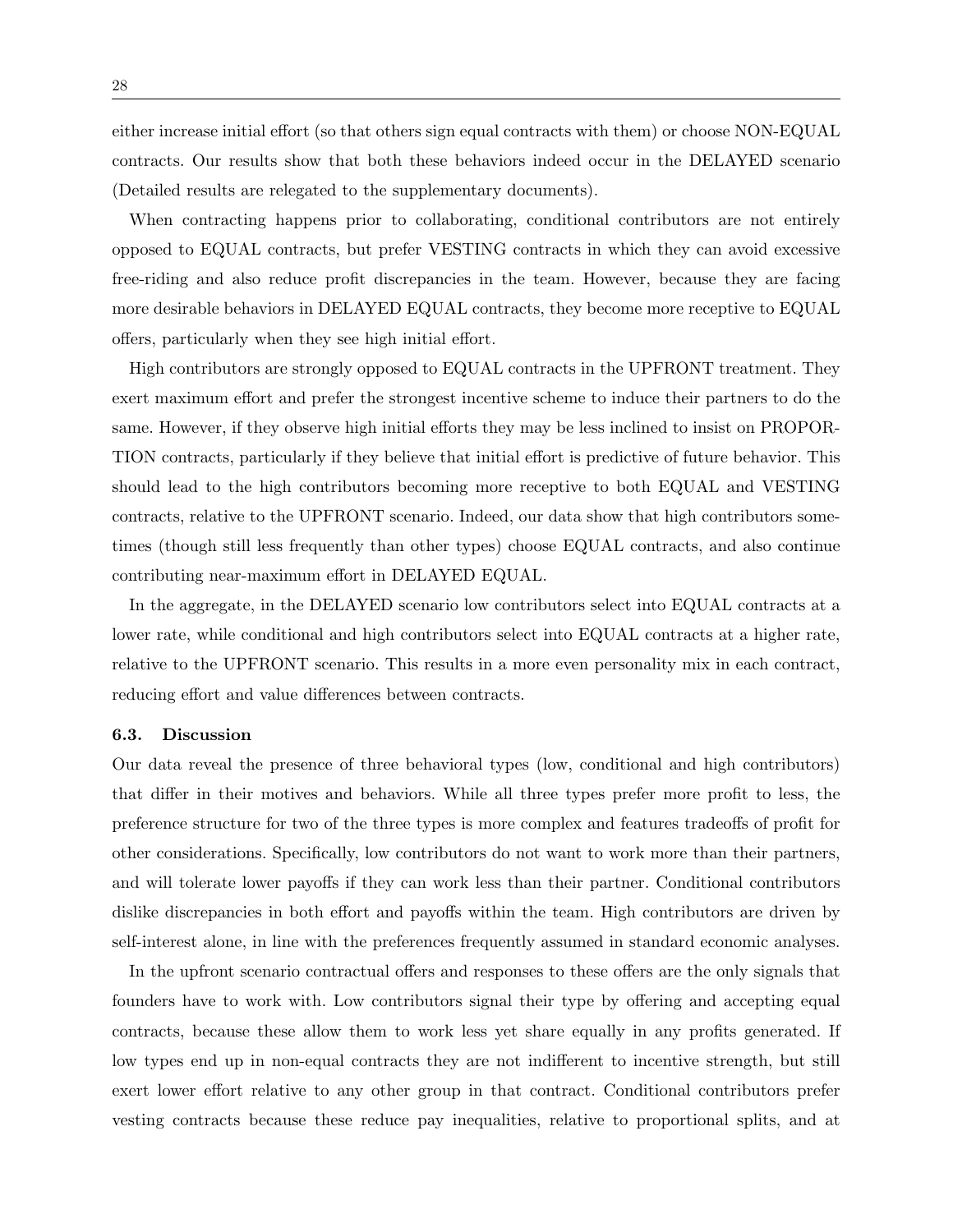the same time limit free-riding behaviors, relative to equal splits. Conditional contributors' effort levels differ with the contract, however a significant part of the within-type effort difference is driven by their attempts to match partner effort and not by the incentive strength of the contract. High contributors are not concerned with anything other than their own payoffs. They exert nearmaximum effort and prefer proportional contracts to vesting, because the former hold their partners fully accountable for their actions. Further, high contributors strictly avoid equal contracts.

When contracting happens upfront, these behaviors lead to the low contributors being overrepresented in equal contracts, and the other types being overrepresented in non-equal contracts. That is, equal contracts are bad for team performance, not primarily because of their incentive strength but because of the founder types that self-select into them. But, in the delayed contracting scenario, founders have additional information to work with: the initial contribution of their partner. Low contributors are revealed and others do not want to sign equal contracts with them. Further, robust contributors are also revealed which reduces others' reluctance to sign equal contracts with them. Together, these behaviors result in low contributors no longer being over-represented in equal contracts. More generally, since it is founder type rather than the contract type (strength of incentives) that primarily impacts behaviors, with a stronger signal of type the contract form becomes less important leading to a more even distribution of types over contracts and to smaller effort and value differences between contracts, relative to the upfront scenario.

Taken together, these results add texture to the signaling and selection dynamics described in the previous sections. Different personality types have different desires, and they pursue these desires consistently, in each contracting regime. However, the availability of effort information that is not tied to contract means that in the delayed scenario different contracts can attract their attention. For startup contracting in practice these results suggest that the presence of undesirable personality types in the team can be best handled by delaying the negotiations until further downstream in the entrepreneurial innovation process.

## 7. Concluding remarks

This is the first experimental test to our knowledge of the relationship between contract form and contracting time and effort and value generation in startups. Our results confirm the conventional finding that equal splits are poor choices, but suggest that this is driven not by the incentive differences between contracts, but mainly by the differences in personality types. Equal splits are proposed and embraced by the least desirable personality types who prefer working less than their partners even when this harms their profits. Contribution-dependent contracts attract high contributors who invest high effort and prefer the strongest incentive for the partner to do the same.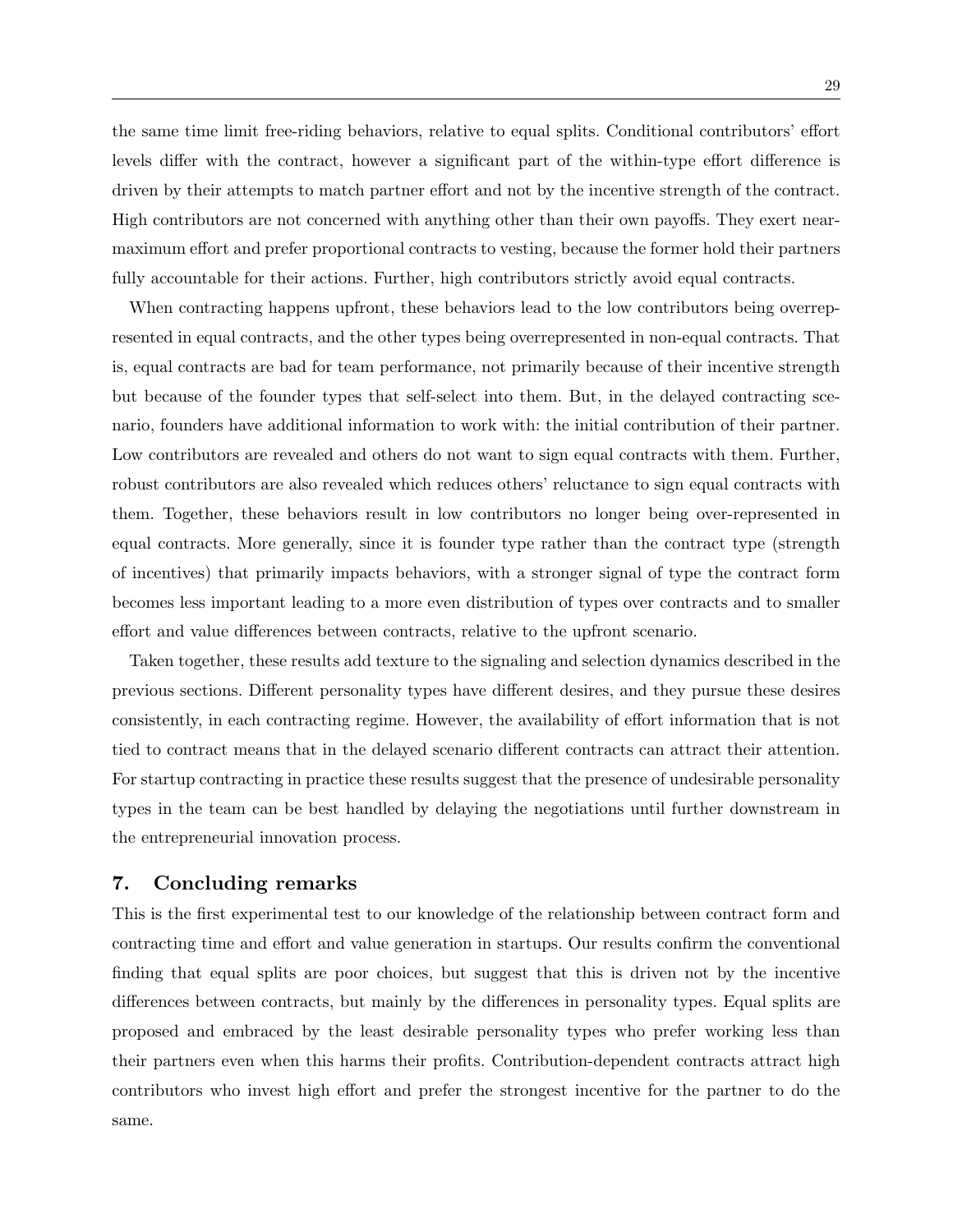We also find a smaller contribution gap, between partially performance-dependent (vesting) contracts and fully performance-dependent contracts. This is, again, driven by the differences in personality type. Vesting contracts are preferred by individuals who care not only about their own payoffs, but also dislike disparities in both, effort levels exerted by the team and payoff levels. In contrast, individuals who choose fully performance-dependent contracts are guided entirely by self-interest.

When contracting happens upfront, individuals can often select contracts that align with their preferences. This generates a substantial effort gap between equal contracts (dominated by undesirable personality types) and non-equal contracts (dominated by desirable types). As a result, teams choosing equal contracts generate only half of the value relative to the teams choosing non-equal contracts. However, when contracting is delayed the effort and value gap between equal and nonequal contracts shrinks by about 60 percent and the differences between the non-equal contracts disappear completely.

The narrowing of the performance gap between contracts is the result of the change in the signaling and selection dynamics. When contracting happens upfront revealed contract preferences are the only signal available to the team, but in the delayed scenario there is an additional (costly) effort signal that parties use to indicate who they are and how they will behave in the future. In the presence of this additional signal, equal contracts are accepted only when equal contract proposers demonstrate that they are worthy of an equal split, by exerting high initial effort.

Our findings have several implications for startup investors. Our results confirm the conventional wisdom that investors should avoid startups with equal equity splits between founders. However, equal contracts chosen further downstream in the entrepreneurial process are markers of a more desirable personality mix, relative to equal contracts selected early on. Hence, information about when and how the contract was chosen is as important as the contract form and should be included into the investors' due diligence process.

Our findings also have implications for startup founders. Because personality characteristics are the primary driver of behavior founders should pay as much (or more) attention to personality type as they do to contract form. For a given mix of personality types, however coalesced, the contract form can make a difference. However, especially in the early stages founders may have neither the flexibility to change the composition of their teams, nor the ability to include stringent terms into their equity contracts. In such situations, delaying the contracting can improve performance.

Our investigation focuses on founder teams formed by peers with few differences in prior founder experience, who can (at least initially) be expected to add similar value if they decide to participate in the venture. Such teams are a common, but not the only form of early-stage startups. An important next step is to examine the effects of different contracting regimes in teams that are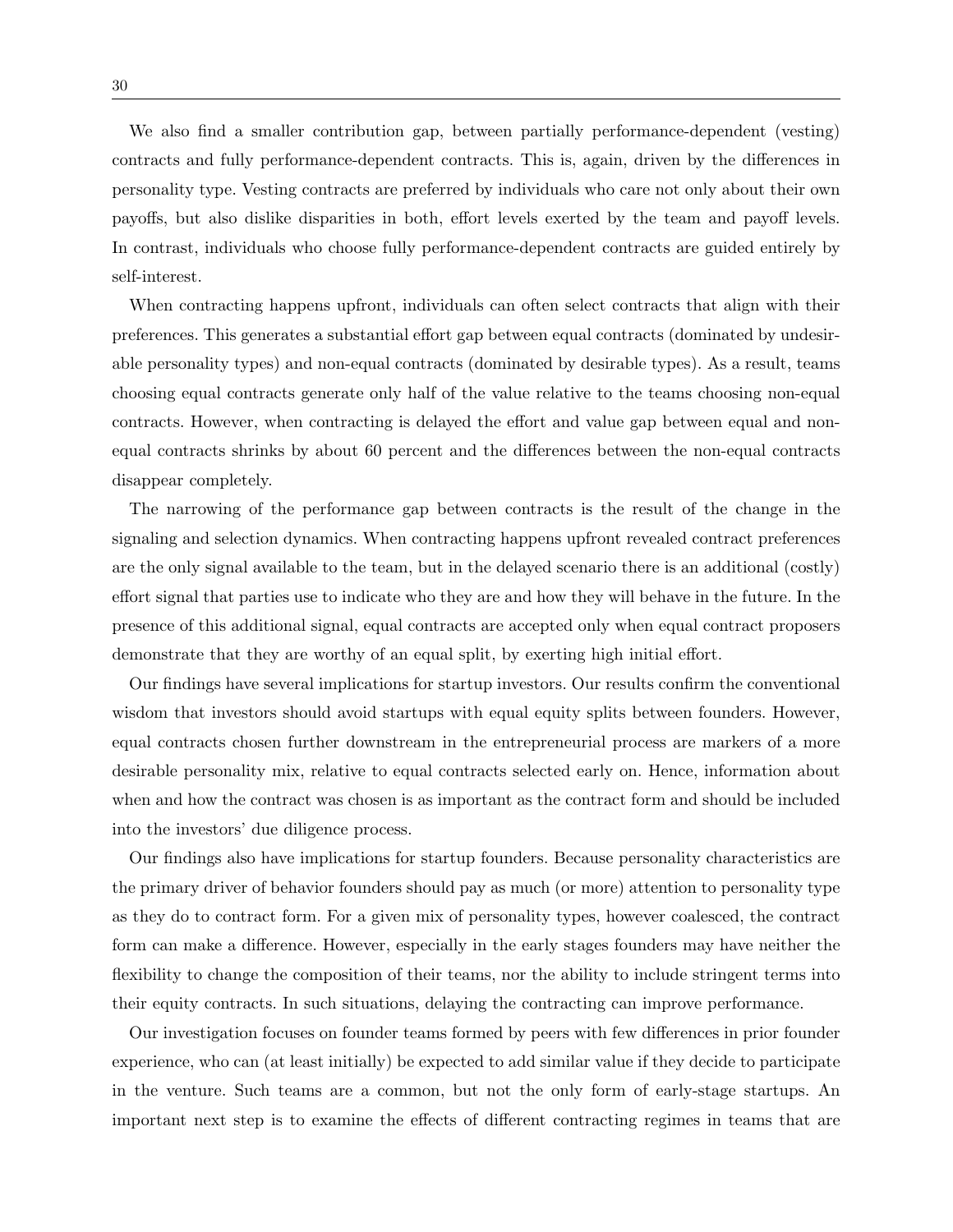more asymmetric and differ in seniority (founder/advisor or inventor/first-employee teams) and expertise (technical-developer/marketer teams).

# <span id="page-30-7"></span>References

- Ambrus A, Greiner B (2012) Imperfect Public Monitoring with Costly Punishment: An Experimental Study. The American Economic Review 102(7):3317–3332.
- <span id="page-30-8"></span>Balafoutas L, Kocher MG, Putterman L, Sutter M (2013) Equality, equity and incentives: An experiment. European Economic Review 60:32-51, ISSN 00142921, URL [http://dx.doi.org/10.1016/j.](http://dx.doi.org/10.1016/j.euroecorev.2013.01.005) [euroecorev.2013.01.005](http://dx.doi.org/10.1016/j.euroecorev.2013.01.005).
- <span id="page-30-2"></span>Bao J, Wu A (2017) Equality and Equity in Compensation, URL [http://dx.doi.org/10.1016/j.tree.](http://dx.doi.org/10.1016/j.tree.2016.01.006) [2016.01.006](http://dx.doi.org/10.1016/j.tree.2016.01.006).
- <span id="page-30-1"></span>Barber AE, Roehling MV (1993) Job postings and the decision to interview: A verbal protocol analysis. Journal of Applied Psychology 78(5):845–856, ISSN 0021-9010, URL [http://dx.doi.org/10.1037/](http://dx.doi.org/10.1037/0021-9010.78.5.845) [0021-9010.78.5.845](http://dx.doi.org/10.1037/0021-9010.78.5.845).
- <span id="page-30-11"></span>Bardsley N, Moffatt PG (2007) The experimetrics of public goods: Inferring motivations from contributions. Theory and Decision 62(2):161–193, ISSN 00405833, URL [http://dx.doi.org/10.1007/](http://dx.doi.org/10.1007/s11238-006-9013-3) [s11238-006-9013-3](http://dx.doi.org/10.1007/s11238-006-9013-3).
- <span id="page-30-0"></span>Belt JA, Paolillo JG (1982) The Influence of Corporate Image and Specificity of Candidate Qualifications on Response to Recruitment Advertisement. Journal of Management 8(1):105–112.
- <span id="page-30-9"></span>Bochet O, Page T, Putterman L (2006) Communication and punishment in voluntary contribution experiments. Journal of Economic Behavior and Organization 60(1):11-26, ISSN 01672681, URL [http:](http://dx.doi.org/10.1016/j.jebo.2003.06.006) [//dx.doi.org/10.1016/j.jebo.2003.06.006](http://dx.doi.org/10.1016/j.jebo.2003.06.006).
- <span id="page-30-10"></span>Bolton GE, Ockenfels A (2000) ERC: A Theory of Equity, Reciprocity, and Competition. The American Economic Review 90(1):166–193.
- <span id="page-30-6"></span>Bornstein G, Weisel O (2010) Punishment, Cooperation, and Cheater Detection in Noisy Social Exchange. Games 1(1):18–33, ISSN 20734336, URL <http://dx.doi.org/10.3390/g1010018>.
- <span id="page-30-3"></span>Breugst N, Patzelt H, Rathgeber P (2015) How should we divide the pie? Equity distribution and its impact on entrepreneurial teams. Journal of Business Venturing 30(1):66-94, ISSN 08839026, URL [http:](http://dx.doi.org/10.1016/j.jbusvent.2014.07.006) [//dx.doi.org/10.1016/j.jbusvent.2014.07.006](http://dx.doi.org/10.1016/j.jbusvent.2014.07.006).
- <span id="page-30-4"></span>Cappelen AW, Hole AD, Sorensen E (2007) The Pluralism of Fairness Ideals: An Experimental Approach. The American Economic Review 97(3):818–827.
- <span id="page-30-5"></span>Cappelen AW, Sørensen E, Tungodden B (2010) Responsibility for what? Fairness and individual responsibility. European Economic Review 54(3):429–441, ISSN 00142921, URL [http://dx.doi.org/10.1016/](http://dx.doi.org/10.1016/j.euroecorev.2009.08.005) [j.euroecorev.2009.08.005](http://dx.doi.org/10.1016/j.euroecorev.2009.08.005).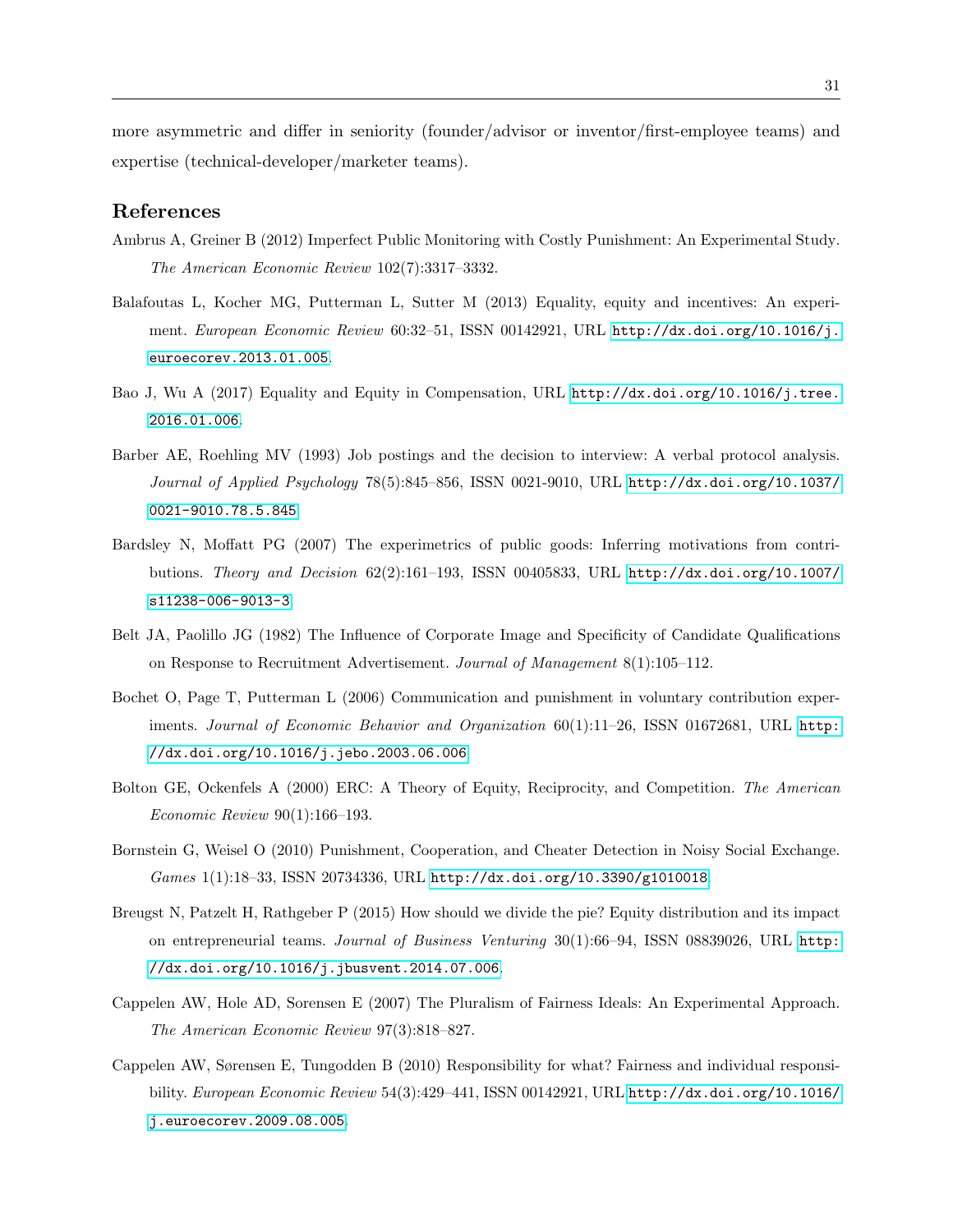- <span id="page-31-11"></span>Corgnet B, Sutan A, Veszteg RF (2011) My teammate, myself and I: Experimental evidence on equity and equality norms. Journal of Socio-Economics  $40(4):347-355$ , ISSN 10535357, URL [http://dx.doi.org/](http://dx.doi.org/10.1016/j.socec.2010.09.005) [10.1016/j.socec.2010.09.005](http://dx.doi.org/10.1016/j.socec.2010.09.005).
- <span id="page-31-12"></span>Dal B´o P, Foster A, Putterman L (2010) Institutions and Behavior: Experimental Evidence on the Effects of Democracy. The American Economic Review 100(December):2205–2229, ISSN 0002-8282, URL [http:](http://dx.doi.org/10.1257/aer.100.5.2205) [//dx.doi.org/10.1257/aer.100.5.2205](http://dx.doi.org/10.1257/aer.100.5.2205).
- <span id="page-31-1"></span>Deutsch M (1975) Equity, equality and need: What determines which value will be used as the basis of distributive justice? Journal of Social Issues 31:137–149.
- <span id="page-31-3"></span>Encinosa WE, Gaynor M, Rebitzer JB (2007) The sociology of groups and the economics of incentives: Theory and evidence on compensation systems. Journal of Economic Behavior and Organization  $62(2):187-$ 214, ISSN 01672681, URL <http://dx.doi.org/10.1016/j.jebo.2006.01.001>.
- <span id="page-31-8"></span>Engel C (2014) Social preferences can make imperfect sanctions work: Evidence from a public good experiment. Journal of Economic Behavior and Organization 108:343–353, ISSN 01672681, URL <http://dx.doi.org/10.1016/j.jebo.2014.02.015>.
- <span id="page-31-4"></span>Farrell J, Scotchmer S (1988) Partnerships. The Quarterly Journal of Economics (May):279–297.
- <span id="page-31-2"></span>Fehr E, Goette L, Zehnder C (2009) A Behavioral Account of the Labor Market: The Role of Fairness Concerns. Annual Review of Economics (1):355–384, ISSN 1941-1383, URL [http://dx.doi.org/10.](http://dx.doi.org/10.1146/annurev.economics.050708.143217) [1146/annurev.economics.050708.143217](http://dx.doi.org/10.1146/annurev.economics.050708.143217).
- <span id="page-31-9"></span>Fischbacher U (2007) Z-Tree: Zurich toolbox for ready-made economic experiments. Experimental Economics 10(2):171–178, ISSN 13864157, URL <http://dx.doi.org/10.1007/s10683-006-9159-4>.
- <span id="page-31-13"></span>Frey BS, Meier S (2004) American Economic Association Social Comparisons and Pro-Social Behavior : Testing " Conditional Cooperation " in a Field Experiment Published by : American Economic Association Stable URL : http://www.jstor.org/stable/3592843 Social Comparisons and Pro-s 94(5):1717–1722.
- <span id="page-31-0"></span>Graham P (2004) Hackers and Painters (O'Reilly Media, Inc.).
- <span id="page-31-10"></span>Grechenig C, Nicklisch A, Thoni C (2010) Punishment despite Reasonable Doubt A Public Goods Experiment with Uncertainty over Contributions. Journal of Empirical Legal Studies 7(4):1–32, ISSN 17401453, URL <http://dx.doi.org/10.1111/j.1740-1461.2010.01197.x>.
- <span id="page-31-7"></span>Gürerk  $\ddot{O}$  (2013) Social learning increases the acceptance and the efficiency of punishment institutions in social dilemmas. Journal of Economic Psychology 34(October):229-239, ISSN 01674870, URL [http:](http://dx.doi.org/10.1016/j.joep.2012.10.004) [//dx.doi.org/10.1016/j.joep.2012.10.004](http://dx.doi.org/10.1016/j.joep.2012.10.004).
- <span id="page-31-5"></span>Gürerk  $\ddot{O}$ , Irlenbusch B, Rockenbach B (2006) The Competitive Advantage of Sanctioning Insitutions. *Science* 312(August 2016):108–11, ISSN 0036-8075, URL <http://dx.doi.org/10.1126/science.1123633>.
- <span id="page-31-6"></span>Gürerk Ö, Irlenbusch B, Rockenbach B (2009) Voting with feet: community choice in social dilemmas. Uni Erfurt Working Paper (4643):1–46, URL [http://papers.ssrn.com/sol3/papers.cfm?](http://papers.ssrn.com/sol3/papers.cfm?abstract{_}id=1526073) [abstract{\\_}id=1526073](http://papers.ssrn.com/sol3/papers.cfm?abstract{_}id=1526073).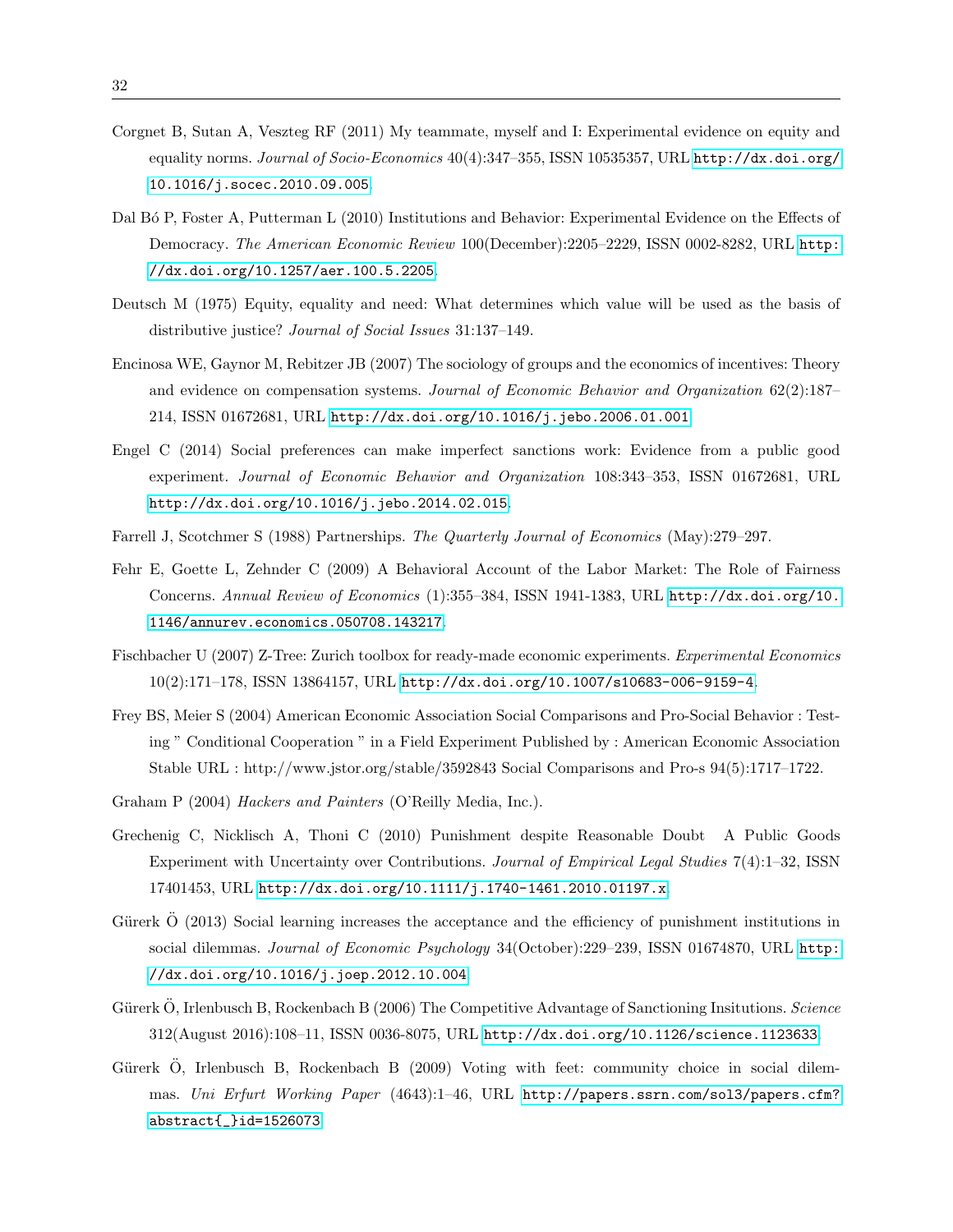<span id="page-32-5"></span>Hellmann TF, Wasserman N (2016) The First Deal: The Division of Founder Equity in New Ventures. Management Science 1-23, ISSN <null>, URL http://dx.doi.org/10.1017/CB09781107415324.004.

<span id="page-32-6"></span>Jared NWD (2016) Timing of reward allocations. Doctoral dissertation, Natinal University of Singapore.

- <span id="page-32-12"></span>Konow J, Saijo T, Akai K (2009) Morals and mores? Experimental evidence on equity and equality. Working Paper (June), URL [http://www.researchgate.net/publication/](http://www.researchgate.net/publication/4820745{_}Morals{_}and{_}Mores{_}Experimental{_}Evidence{_}on{_}Equity{_}and{_}Equality{_}from{_}the{_}US{_}and{_}Japan/file/3deec5228a1be5b5e8.pdf) [4820745{\\_}Morals{\\_}and{\\_}Mores{\\_}Experimental{\\_}Evidence{\\_}on{\\_}Equity{\\_}and{\\_}Equalit](http://www.researchgate.net/publication/4820745{_}Morals{_}and{_}Mores{_}Experimental{_}Evidence{_}on{_}Equity{_}and{_}Equality{_}from{_}the{_}US{_}and{_}Japan/file/3deec5228a1be5b5e8.pdf)y{\_}from{\_}the{\_}US{\_}and{\_}Japan/ [file/3deec5228a1be5b5e8.pdf](http://www.researchgate.net/publication/4820745{_}Morals{_}and{_}Mores{_}Experimental{_}Evidence{_}on{_}Equity{_}and{_}Equality{_}from{_}the{_}US{_}and{_}Japan/file/3deec5228a1be5b5e8.pdf).
- <span id="page-32-3"></span>Kroll M, Walters B, Le SA (2007) the Impact of Board Composition and Top Management Team Ownership Structure on Post-Ipo Performance in Young Entrepreneurial Firms. Academy of Management Journal 50(5):1198–1216, ISSN 00014273, URL <http://dx.doi.org/10.2307/20159920>.
- <span id="page-32-7"></span>Loch CH (2016) Creativity and Risk Taking Aren't Rational: Behavioral Operations in MOT. Production and Operations Management 26(4):591–604, ISSN 10591478, URL [http://dx.doi.org/10.1111/poms.](http://dx.doi.org/10.1111/poms.12666) [12666](http://dx.doi.org/10.1111/poms.12666).
- <span id="page-32-10"></span>Luhan WJ, Poulsen O, Roose MWM (2013) Unstructured bargaining over an endogenously produced surplus and fairness ideals: an experiment.
- <span id="page-32-14"></span>McFadden D (1973) Conditional logit analysis of qualitative choice behavior. URL [http://dx.doi.org/10.](http://dx.doi.org/10.1108/eb028592) [1108/eb028592](http://dx.doi.org/10.1108/eb028592).
- <span id="page-32-1"></span>Metrick A, Yasuda A (2010) Venture capital and the finance of innovation (John Wiley & Sons), ISBN 9780470074282.
- <span id="page-32-15"></span>Moffatt PG (2016) Experimetrics: Econometrics for Experimental Economics (London: Palgrave Macmillan).
- <span id="page-32-2"></span>Morgan WR, Sawyer J (1979) Equality, Equity, and Procedural Justice in Social Exchange. Social Psy $chology 42(1):71–75.$
- <span id="page-32-0"></span>Moyer M (2012) Funding Your Business Without Funds (CreateSpace).
- <span id="page-32-11"></span>Nachum G (2015) Milestone-Based Vesting For Startup Founders. Tech Crunch URL [https://techcrunch.](https://techcrunch.com/2015/12/09/milestone-based-vesting-for-startup-founders/) [com/2015/12/09/milestone-based-vesting-for-startup-founders/](https://techcrunch.com/2015/12/09/milestone-based-vesting-for-startup-founders/).
- <span id="page-32-13"></span>Ng P, Wong WK, Xiao Z (2011) Stochastic Dominance via Quantile Regression (working paper).
- <span id="page-32-8"></span>Ostrom E, Walker J, Gardner ROY (1992) Covenants With and Without a Sword : Self-Governance is Possible. The American Political Science Review 86(2):404–417.
- <span id="page-32-4"></span>Pfeffer J, Langton N (1993) The Effect of Wage Dispersion on Satisfaction , Productivity , and Working Collaboratively : Evidence from College and University Faculty. Administrative Science Quarterly 38(3):382–407.
- <span id="page-32-9"></span>Putterman L, Tyran JR, Kamei K (2011) Public goods and voting on formal sanction schemes. Journal of Public Economics 95(9-10):1213–1222, ISSN 00472727, URL [http://dx.doi.org/10.1016/j.](http://dx.doi.org/10.1016/j.jpubeco.2011.05.001) [jpubeco.2011.05.001](http://dx.doi.org/10.1016/j.jpubeco.2011.05.001).